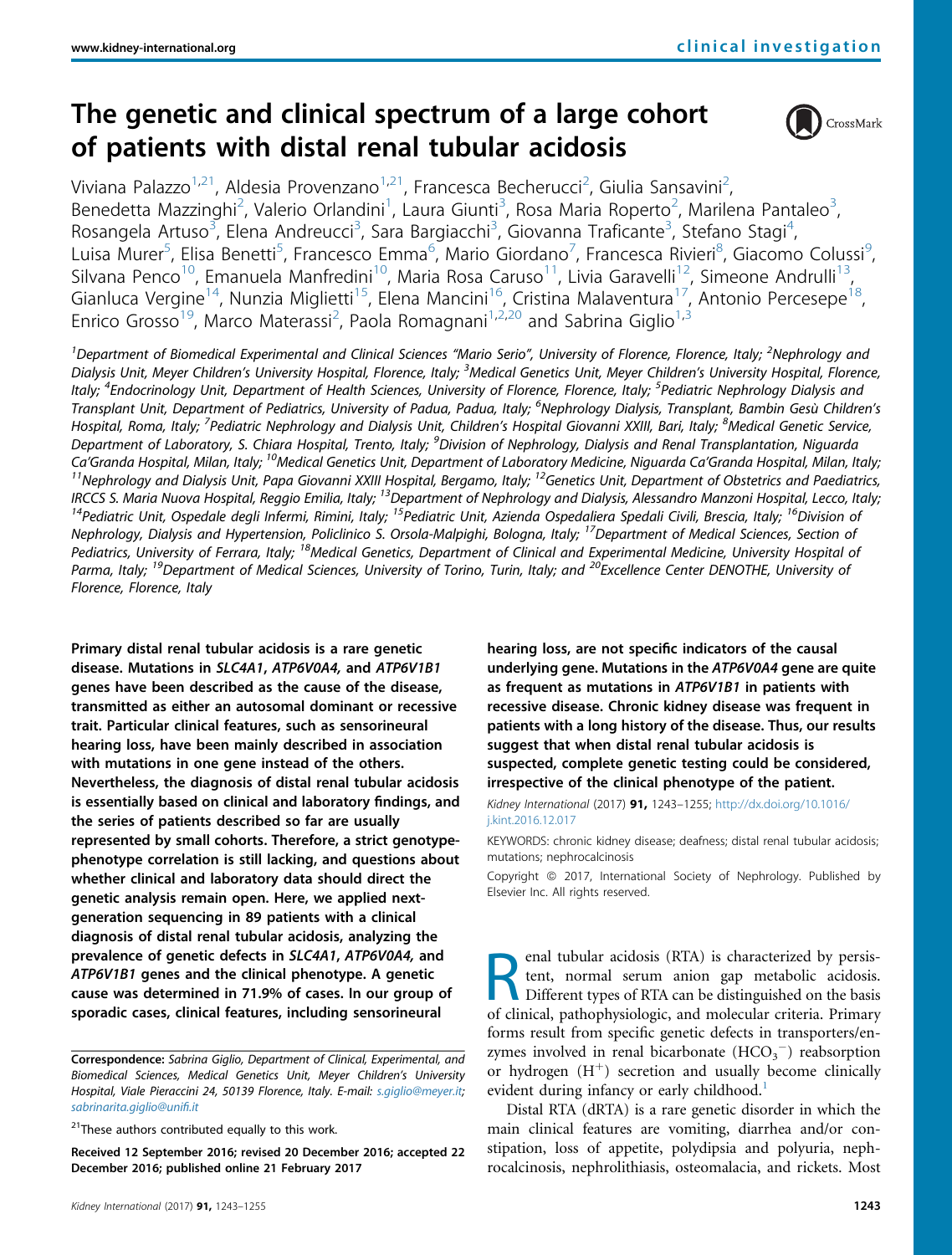<span id="page-1-0"></span>pediatric cases are primary, and patients are often affected by growth retardation caused by chronic metabolic acidosis unless alkali therapy is initiated early in life. In this disorder, the  $\alpha$ -intercalated cells in the collecting duct are unable to secrete  $H^+$  and to properly acidify urine or to reabsorb  $HCO_3^{-1,2}$  $HCO_3^{-1,2}$  $HCO_3^{-1,2}$ 

dRTA can be transmitted as either an autosomal dominant  $(AD)$  or autosomal recessive  $(AR)$  trait.<sup>[3](#page-11-0)</sup> AD forms typically become clinically manifest in adolescence or adulthood and are usually caused by mutations in the SLC4A1 gene, encoding the basolateral  $Cl^-/HCO_3^-$  exchanger.<sup>[1,4,5](#page-11-0)</sup> This gene has different promoter regions and can undergo alternative splicing, thus regulating the expression and sequence characteristics of the kidney and erythrocyte isoforms. Therefore, mutations in the SLC4A1 gene can cause dRTA and/or hemolytic anemia with red cell morphology anomalies, also in a recessive manner. $6,7$ 

AR dRTA is associated with mutations in ATP6V0A4 and ATP6V1B1 genes encoding for the A4 and B1 subunits of the apical H+ATPase pump, respectively. Patients can present with early or absent/late sensorineural hearing loss (SNHL). Subjects without hearing defects usually carry mutations in the ATP6V0A4 gene (except for some rare variants), whereas those with deafness have mutations in the ATP6V1B1 gene.<sup>8–[18](#page-12-0)</sup>

The diagnosis of dRTA is based on clinical and laboratory features. However, a molecular diagnosis is of great importance in order to provide the patient and the family with adequate genetic counseling to better assess the patient's prognosis and to define genotype-phenotype correlations. Nevertheless, only a small series of patients with dRTA has been studied and genetically characterized so far.<sup>4–[26](#page-12-0)</sup> For this reason, a strict and reliable genotype-phenotype correlation is still lacking.

In this study, we applied a next-generation sequencing approach to 89 patients with a clinical diagnosis of dRTA.

|  |  |  |  | Table 1   Cases with mutations in the SLC4A1 gene |  |  |  |  |
|--|--|--|--|---------------------------------------------------|--|--|--|--|
|--|--|--|--|---------------------------------------------------|--|--|--|--|

The aim of this work was to analyze the prevalence of genetic defects in SLC4A1, ATP6V0A4, and ATP6V1B1 genes and to assess the clinical phenotype of patients that are eventually typical of the different genetic forms of the disease.

# RESULTS

### Genetic analysis

A total of 89 patients with a reported clinical diagnosis of dRTA were analyzed (Supplementary Tables S1 and S2). Consanguinity was noted only in 4 families (cases 19, 30, 60, and 64). All the patients underwent genetic testing for SLC4A1, ATP6V1B1, and ATP6V0A4 genes. Among 89 patients, 64 showed causative mutations (71.9%) in 1 of the 3 genes (Tables 1–3, [Figure 1a](#page-6-0)). Mutations were distributed as follows [\(Figure 1a](#page-6-0)): 9 patients presented pathogenic variants in the SLC4A1 gene (10.1%) (Table 1, cases 1–9), 30 patients had causative mutations in the ATP6V0A4 gene (33.7%) ([Table 2,](#page-2-0) cases 10–39), and 25 patients had mutations in the ATP6V1B1 gene (28.0%) ([Table 3](#page-4-0), cases 42–66).

Among patients carrying pathogenic variants in the SLC4A1 gene, 7 (6.7%) satisfied criteria for a molecular diagnosis of AD dRTA (Table 1, cases 1–7), whereas 2 (2.2%) were homozygous (Table 1, cases 8 and 9). All the mutations were missense, and 6 of them were de novo. All of these variants were already reported as pathogenic.<sup>[5,7,27](#page-12-0)-29</sup>

In the ATP6V0A4 gene, we found 11 missense, 6 nonsense, 5 splicing, and 5 frameshift mutations and 1 nonstop change and 1 intragenic deletion [\(Table 2\)](#page-2-0). In addition, 3 cases showed a triplet exon deletion. Mutations were detected in 30 cases, 17 of them in homozygosis and 14 in compound heterozygosis. In 20 cases, it was possible to assess the pattern of inheritance through the analysis of both parents, whereas in the remaining cases, blood samples from the parents were not available. In 5 cases (cases 13, 20, 30, 32, and 35), we found homozygous pathogenic variants not reported in the literature yet; 7 cases (cases 14, 17, 21, 25, 26,

| Case           | <b>Pathogenic mutations</b>                        | Mother                                     | <b>Father</b>                              | <b>Relatives</b> | Ref.                             |
|----------------|----------------------------------------------------|--------------------------------------------|--------------------------------------------|------------------|----------------------------------|
|                | $c.[1765C>TI+[=]$                                  | WT                                         | <b>WT</b>                                  | WT               | Bruce et al. <sup>5</sup>        |
| $\overline{2}$ | $p.[Arg589Cys]+[=]$<br>c.[1937G $>$ Al+[=]         | <b>NA</b>                                  | <b>NA</b>                                  | <b>NA</b>        | Zelinski et al. <sup>27</sup>    |
| 3              | $p.[Arg646Gln]+[=]$<br>c.[1766G $>$ Al+[=]         | WT                                         | <b>WT</b>                                  | WT               | Bruce et al. <sup>5</sup>        |
| $\overline{4}$ | $p.[Arg589Hys]+[=]$<br>c.[1765G $>$ Al+[=]         | WT                                         | WT                                         | <b>NA</b>        | Bruce et al. <sup>5</sup>        |
|                | $p.[Arg589Cys]+[=]$                                |                                            |                                            |                  |                                  |
| 5              | c.[1825G $>$ Al+[=]<br>$p.[Gly609Ara]+[=]$         | <b>WT</b>                                  | <b>WT</b>                                  | <b>NA</b>        | Rungroj et al. <sup>28</sup>     |
| 6              | $c.[1765C>TI+[-]$<br>$p.[Arg589Cys]+[=]$           | <b>WT</b>                                  | <b>WT</b>                                  | <b>WT</b>        | Bruce et al. <sup>5</sup>        |
| 7              | $c.[1766G>A]+[=]$<br>$p.[Arg589His]+[=]$           | WT                                         | <b>WT</b>                                  | WT               | Bruce et al. <sup>5</sup>        |
| 8              | c.[388G>A]+[388G>A]<br>p.[Gly130Arg]+[Gly130Arg]   | c.[388G $>$ Al+[=]<br>$p.[Gly130Arg]+[=]$  | c.[388G $>$ A]+[=]<br>$p.[Gly130Arg]+[=]$  | <b>NA</b>        | Inoue et $al^{29}$               |
| 9              | c.[2102G>A]+[2102G>A]<br>p.[Gly701Asp]+[Gly701Asp] | $c.[2102G > A]+[=]$<br>$p.[Gly701Asp]+[=]$ | c.[2102G $>$ A]+[=]<br>$p.[Gly701Asp]+[=]$ | <b>NA</b>        | Tanphaichitr et al. <sup>7</sup> |

NA, not available; WT, wild type; [=], represents the wild-type allele, consistent with Human Genome Variation Society (HGVS) nomenclature.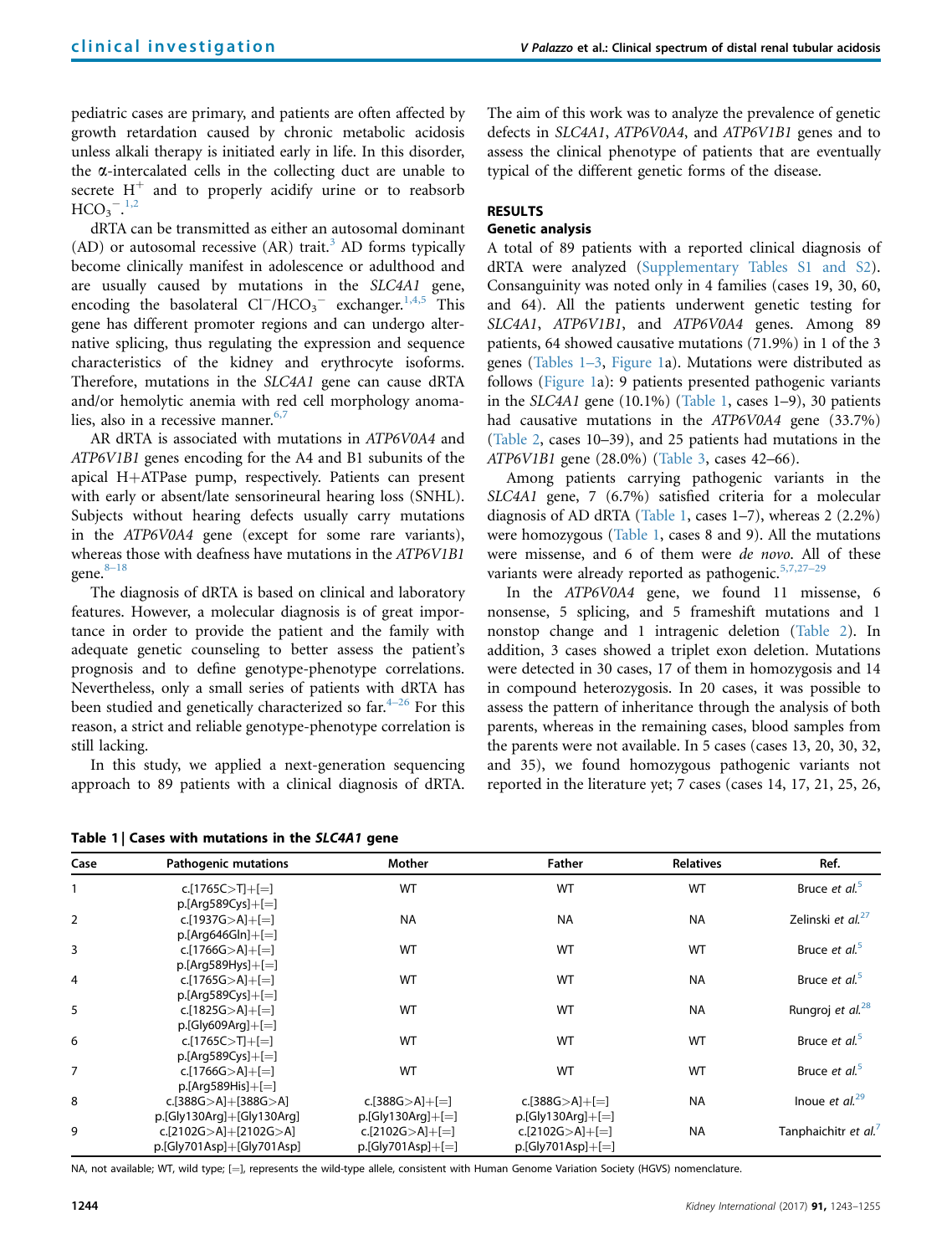# Table 2 | Cases with mutations in ATP6V0A4 gene

| Case            | <b>Pathogenic mutations</b>            | Mother                   | <b>Father</b>               | <b>Relatives</b>            | Ref.                               |
|-----------------|----------------------------------------|--------------------------|-----------------------------|-----------------------------|------------------------------------|
| 10 <sup>°</sup> | c.[2420G>A]+[2420G>A]                  | $c.[2420G>A]+[=]$        | $c.[2420G>A]+[=]$           | <b>NA</b>                   | Stover et al. <sup>12</sup>        |
|                 | p.[Arg807Gln]+[Arg807Gln]              | $p.[Arg807Gln]+[=]$      | $p.[Arg807Gln]+[=]$         |                             |                                    |
| 11              | c.[1185delC]+[2420G>A]                 | c.[2420G $>$ A]+[=]      | c.[1185delC]+[=]            | <b>NA</b>                   | Stover et al. <sup>12</sup>        |
|                 | p.[Tyr396Thrfs*12]+[Arg807Gln]         | $p.[Arg807Gln]+[=]$      | $p.[Tyr396Thrfs*12]+[=]$    |                             |                                    |
| 12              | c.[414 417+10del14]+[1571C>T]          | c.[414 417+10del14]+[=]  | $c.[1571C>TI+[=]$           | <b>NA</b>                   | Carboni et al. <sup>10</sup>       |
|                 | p.[splicing]+[Pro524Leu]               | p.[splicing]+[Pro524Leu] | $p.[Pro524Leu]+[=]$         |                             | Smith et et al. <sup>11</sup>      |
| 13              | $c.[2195T>C]+[2195T>C]$                | c.[2195T>C]+[=]          | c.[2195T>C]+[=]             | $c.[2195T>C]+[2195T>C]$     |                                    |
|                 | p.[Leu732Pro] + [Leu732Pro]            | $p.[Leu732Pro]+[=]$      | $p.[Leu732Pro]+[=]$         | p.[Leu732Pro] + [Leu732Pro] |                                    |
|                 |                                        |                          |                             | Sister                      |                                    |
| 14              | c.[2137delG]+[2335-2337del3]           | c.[2137delG]+[=]         | c.[2335-2337del3] + [ $=$ ] | <b>NA</b>                   | Vargas-Poussou et al. <sup>9</sup> |
|                 | p.[Glu713Serfs*50]+[Phe779del]         | p.[Glu713Serfs*50]+[=]   | $p.[Phe779del]+[=]$         |                             |                                    |
| 15              | c.[2332delG]+[2521T>C]                 | <b>NA</b>                | <b>NA</b>                   | <b>NA</b>                   | Stover et al. <sup>12</sup>        |
|                 | p.[Val778Phefs*11]+[*841Glnnext*53]    |                          |                             |                             |                                    |
| 16              | c.[1185delC]+[2137delG]                | c.[1185delC]+[=]         | c.[2137delG] $+$ [=]        | <b>NA</b>                   | Stover et al. <sup>12</sup>        |
|                 | p.[Tyr396Thrfs*12]+[Glu713Serfs*50]    | $p.[Tyr396Thrfs*12]+[=]$ | $p.[Glu713Serfs*50]+[=]$    |                             | Vargas-Poussou et al. <sup>9</sup> |
| 17              | c.[1336_1338del3]+[1345C>T]            | c.[1336_1338del3] + [=]  | c.[1345C $>$ T]+[=]         | c.[1345C $>$ T]+[=]         | Nagara et al. <sup>30</sup>        |
|                 | p.[Phe446del]+[Arg449Cys]              | $p.[Phe446del]+[=]$      | $p.[Arg449Cys]+[=]$         | $p.[Arg449Cys]+[=]$         |                                    |
|                 |                                        |                          |                             | Sister                      |                                    |
| 18              | c.[710_712del3]+[710_712del3]          | c.[710_712del3]+[=]      | c.[710_712del3]+[=]         | <b>NA</b>                   | Stover et al. <sup>12</sup>        |
|                 | p.[Lys237del]+[Lys237del]              | $p.[Lys237del]+[=]$      | $p.[Lys237del]+[=]$         |                             |                                    |
| 19              | $c.[16C>TI+[16C>TI]$                   | $c.[16C>T]+[16C>T]$      | c.[16C>T]+[16C>T]           | c.[16C $>$ T]+[=]           | Vargas-Poussou et al. <sup>9</sup> |
|                 | $p.[Arg6*]+[Arg6*]$                    | $p.[Arg6*]+[Arg6*]$      | p.[Arg6*]+[Arg6*]           | $p.[Arg6*]+[=]$             |                                    |
|                 |                                        |                          |                             | <b>Brother</b>              |                                    |
| 20              | c.[2215G>C] + [2215G>C]                | <b>NA</b>                | <b>NA</b>                   | NA                          |                                    |
|                 | p.[Ala739Pro] + [Ala739Pro]            |                          |                             |                             |                                    |
| 21              | c.[1185delC]+[1754 1781dup28]          | $c.[1185delCl+[-]$       | c.[1754 17814dup28] + [=]   | <b>NA</b>                   | Stover et al. <sup>12</sup>        |
|                 | p. [Tyr396Thrfs*12] + [Ile594Metfs*18] | $p.[Tr396Thrfs*12]+[=]$  | $p.[lle594Mets*18]+[=]$     |                             |                                    |
| 22              | c.[1345C $>$ T]+[1345C $>$ T]          | <b>NA</b>                | <b>NA</b>                   | <b>NA</b>                   | Nagara et al. <sup>30</sup>        |
|                 |                                        |                          |                             |                             |                                    |
|                 | p.[Arg449Cys]+[Arg449Cys]              |                          |                             | <b>NA</b>                   | Smith et $al$ . <sup>11</sup>      |
| 23              | c.[2257C>T]+[2257C>T]                  | c.[2257C $>$ T]+[=]      | c.[2257C $>$ T]+[=]         |                             |                                    |
|                 | p.[Gln753*]+[Gln753*]                  | $p.[Gln753*]+[=]$        | $p.[Gln753*]+[=]$           |                             |                                    |
| 24              | c.[1342G>A]+[2426A>G]                  | $c.[2426A>G]+[=]$        | c.[1342G>A]+[=]             | <b>WT</b>                   |                                    |
|                 | $p.[Gly448Arg]+[Hys809Arg]$            | $p.[Hys809Arg]+[=]$      | $p.[Gly448Arg]+[=]$         |                             |                                    |
| 25              | c.[1185delC]+[1572G>A]                 | c.[1185delC]+[=]         | c.[1572G>A]+[=]             | <b>NA</b>                   | Stover et al. <sup>12</sup>        |
|                 | p. [Tyr396Thrfs*12] + [Pro252Pro]      | $p.[Tyr396Thrfs*12]+[=]$ | c.[Pro252Pro] + [ $=$ ]     |                             |                                    |
| 26              | c.[1572G>A]+[2257C>T]                  | c.[1572G>A]+[=]          | $c.[2257C>TI+[-]$           | <b>NA</b>                   | Smith et et al. <sup>11</sup>      |
|                 | p.[Pro252Pro]+[Gln753*]                | $p.[Pro252Pro]+[=]$      | p.[Gln753*]+[=]             |                             |                                    |
| 27              | $c.[2257C>TI+[2257C>T]$                | $c.[2257C>TI+[=]$        | <b>NA</b>                   | <b>NA</b>                   | Smith et et al. <sup>11</sup>      |
|                 | p.[Gln753*]+[Gln753*]                  | $p.[Gln753*]+[=]$        |                             |                             |                                    |
| 28              | c.[1478+1G>A]+[2190C>G]                | c.[1478 + G > A] + [ = ] | c.[2190C>G]+[=]             | c.[1478 + 1G > A] + [ = ]   |                                    |
|                 | $p.[spliting] + [Tyr730*]$             | $p.[spliting]+[=]$       | $p.[Tyr739*]+[=]$           | $p.[spliting]+[=]$          |                                    |
|                 |                                        |                          |                             | <b>Brother</b>              |                                    |
| 29              | c.[1185delC]+[1185delC]                | c.[1185delC]+[=]         | c.[1185delC]+[=]            | NA                          | Stover et al. <sup>12</sup>        |
|                 | p.[Tyr396Thrfs*12]+[Tyr396Thrfs*12]    | p.[Tyr396Thrfs*12]+[=]   | p.[Tyr396Thrfs*12]+[=]      |                             |                                    |
| 30              | $c.[52C>T]+[52C>T]$                    | c.[52C>T]+[=]            | $c.[52C>$ T] + [ = ]        | $c.[52C>T]+[52C>T]$         |                                    |
|                 | $p.[Gln18*]+[Gln18*]$                  | $p.[Gln18*]+[=]$         | $p.[GIn18*]+[=]$            | $p.[Gln18*]+[Gln18*]$       |                                    |
|                 |                                        |                          |                             | Brother                     |                                    |

(Continued on next page)

<span id="page-2-0"></span>Kidney International

(2017) 91,

1243–1255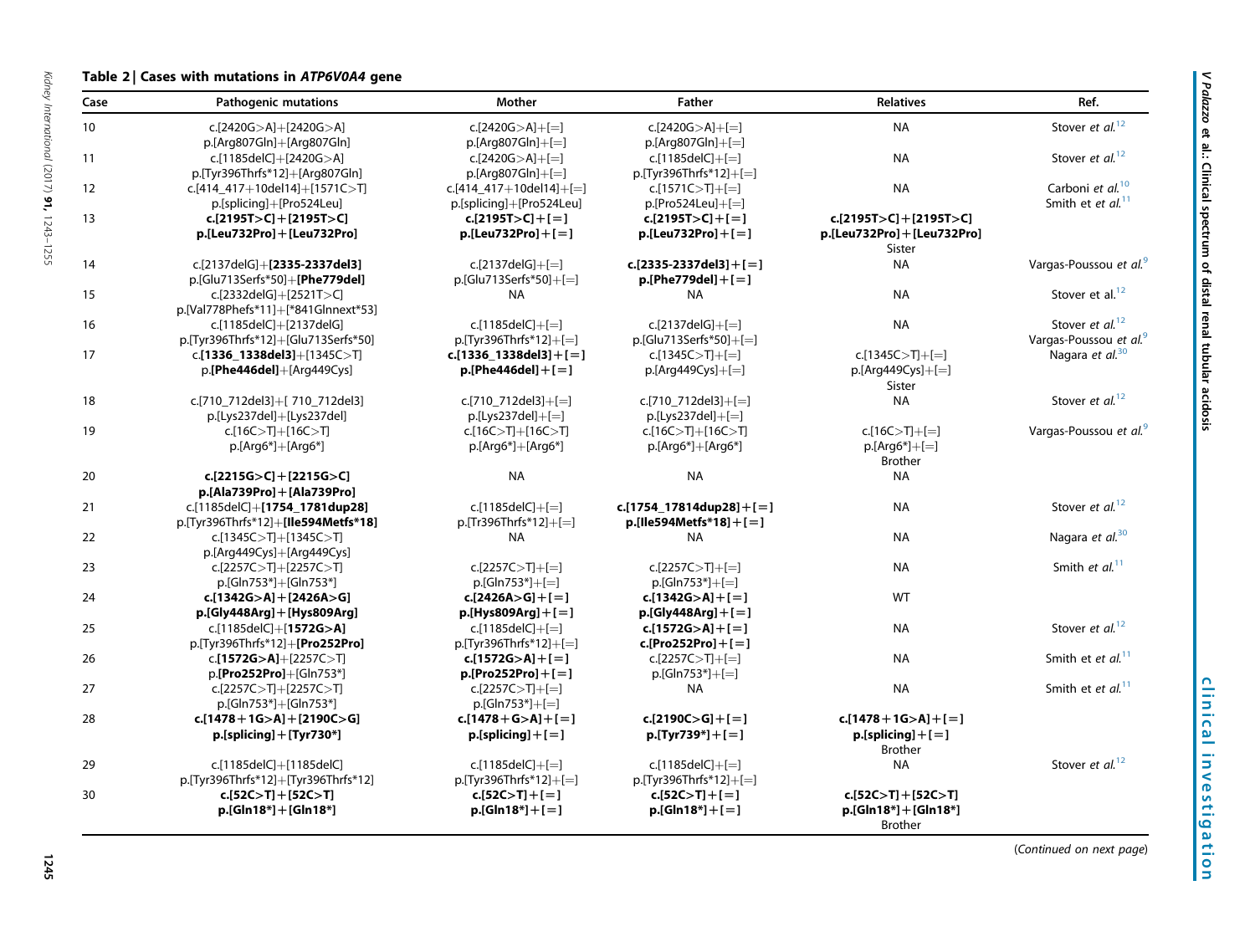## Table 2 | (Continued) Cases with mutations in ATP6V0A4 gene

| Case | <b>Pathogenic mutations</b>                                            | Mother                   | Father                    | <b>Relatives</b>                              | Ref.                               |
|------|------------------------------------------------------------------------|--------------------------|---------------------------|-----------------------------------------------|------------------------------------|
| 31   | c.[1920_1921delAA]+[2137delG]<br>p.[Ser641Phefs*17] + [Glu713Serfs*50] | <b>NA</b>                | <b>NA</b>                 | <b>NA</b>                                     | Vargas-Poussou et al. <sup>9</sup> |
| 32   | $c.[196+4A>G]+[196+4A>G]$                                              | <b>NA</b>                | <b>NA</b>                 | <b>NA</b>                                     |                                    |
|      | $p.[spliting] + [spliting]$                                            |                          |                           |                                               |                                    |
| 33   | c.[1185delC]+[2137delG]                                                | c.[1185delC $]+$ [=]     | $c.[2137delG]+[=]$        | c.[1185delC]+[2137delG]                       | Stover et al. <sup>12</sup>        |
|      | p.[Tyr396Thrfs*12]+[Glu713Serfs*50]                                    | $p.[Tyr396Thrfs*12]+[=]$ | p.[ $Glu713Serfs*50]+[=]$ | p.[Tyr396Thrfs*12]+[Glu713Serfs*50]<br>Sister | Vargas-Poussou et al. <sup>9</sup> |
| 34   | c.[292-1G>A]+[292-1G>A]                                                | c.[292-1G $>$ A]+[=]     | c.[292-1G $>$ A]+[=]      | <b>NA</b>                                     | Smith et $al.^{11}$                |
|      | p.[splicing]+[splicing]                                                | $p.[spliting]+[=]$       | $p.[spliting]+[=]$        |                                               |                                    |
| 35   | $c.[2426A>C]+[2426A>C]$                                                | <b>NA</b>                | <b>NA</b>                 | <b>NA</b>                                     |                                    |
|      | $p.[Hys809Arg]+[Hys809Arg]$                                            |                          |                           |                                               |                                    |
| 36   | c.[571C>T]+del(7q34) (138,080,420-138,080,738)                         | <b>NA</b>                | <b>NA</b>                 | <b>NA</b>                                     | Vargas-Poussou et al. <sup>9</sup> |
|      | $p.[R191*]+[exon 14 skippinq]$                                         |                          |                           |                                               |                                    |
| 37   | c.[580C $>$ T]+[=]                                                     | <b>NA</b>                | <b>NA</b>                 | <b>NA</b>                                     | Stover et al. <sup>12</sup>        |
|      | $p.[Arg194*]+[=]$                                                      |                          |                           |                                               |                                    |
|      | $c.[2426A>G]+[2426A>G]$                                                | <b>NA</b>                | <b>NA</b>                 | <b>NA</b>                                     |                                    |
|      | $p.[Hys809Arg]+[Hys809Arg]$                                            |                          |                           |                                               |                                    |
| 38   | c.[1561G>A]+[1561G>A]                                                  | <b>NA</b>                | <b>NA</b>                 | <b>NA</b>                                     |                                    |
|      | p.[Gly521Arg] + [Gly521Arg]                                            |                          |                           |                                               |                                    |
|      | c.[1888G>A]+[1888G>A]                                                  | <b>NA</b>                | <b>NA</b>                 | <b>NA</b>                                     |                                    |
|      | $p.[Ala630Thr]+[Ala630Thr]$                                            |                          |                           |                                               |                                    |
| 39   | c.[1335C>G]+[ 1335C>G]                                                 | c.[1335C>G]+[=]          | c.[1335C>G]+[=]           | <b>NA</b>                                     |                                    |
|      | $p.[Phe445Leu]+[Phe445Leu]$                                            | $p.[Phe445Leu]+[=]$      | $p.[Phe445Leu]+[=]$       |                                               |                                    |
|      | $c.[1367G>A]+[1367G>A]$                                                | c.[1367G>A] + [=]        | c.[1367G>A]+[=]           | <b>NA</b>                                     |                                    |
|      | p.[Gly456Asp] + [Gly456Asp]                                            | $p.[Gly456Asp]+[=]$      | $p.[Gly456Asp]+[=]$       |                                               |                                    |

NA, not available; WT, wild type; [=], represents the wild-type allele, consistent with HGVS nomenclature. Variants not reported in literature are highlighted in bold. For these variants, prediction of pathogenicity is rep Supplementary Table S3.

1246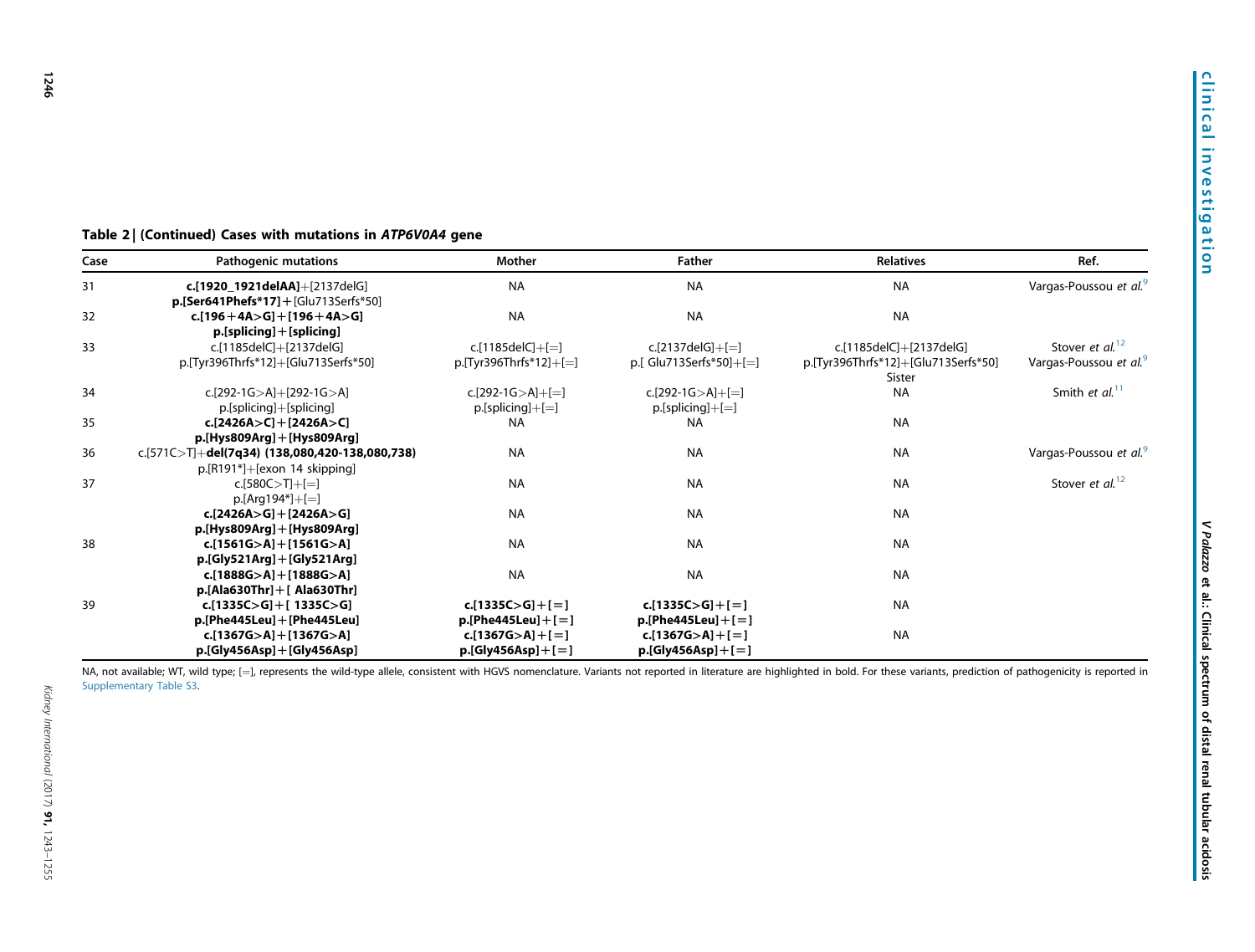# Table 3 | Cases with mutations in the  $ATP6V1B1$  gene

| Case | <b>Pathogenic mutations</b>               | Mother                        | <b>Father</b>                        | <b>Relatives</b>                    | Ref.                      |
|------|-------------------------------------------|-------------------------------|--------------------------------------|-------------------------------------|---------------------------|
| 42   | $c.[242C>TI+[242C>TI]$                    | $c.[242C>TI+[-]$              | $c.[242C>TI+[=]$                     | <b>NA</b>                           | Karet et al. <sup>8</sup> |
|      | p.[Leu81Pro]+[Leu81Pro]                   | $p.[Leu81Proj]+[=]$           | $p.[Leu81Proj]+[=]$                  |                                     |                           |
| 43   | c.[909+1G>T]+[1037C>G]                    | c.[909+1G>T]+[=]              | c.[1037C>G]+[=]                      | <b>NA</b>                           | Karet et al. <sup>8</sup> |
|      | p.[splicing]+[Pro346Arg]                  | $p.[spliting]+[=]$            | $p.[Pro346Arg]+[=]$                  |                                     |                           |
| 44   | c.[242C>T]+[242C>T]                       | $c.[242C>TI+[=]$              | c.[242C $>$ T]+[=]                   | <b>NA</b>                           | Karet et al. <sup>8</sup> |
|      | p.[Leu81Pro]+[Leu81Pro]                   | $p.[Leu81Proj]+[=]$           | $p.[Leu81Proj]+[=]$                  |                                     |                           |
| 45   | c.[687+1G>T]+[687+1G>T]                   | c.[687+1G>T]+[=]              | $c.[687+1G>$ T]+[=]                  | <b>NA</b>                           | Karet et al. <sup>8</sup> |
|      | p.[splicing]+[splicing]                   | $p.[spliting]+[=]$            | $p.[spliting]+[=]$                   |                                     |                           |
| 46   | c.[484G>T]+[497delC]                      | c.[497delC]                   | c.[484G>T] + [=]                     | <b>NA</b>                           | Karet et al. <sup>8</sup> |
|      | p.[Glu162*]+[Thr166Argfs*9]               | $p.[Tr166Argfs*]+[=]$         | $p.[Glu162*]+[=]$                    |                                     |                           |
| 47   | $c.[242C>TI+[242C>T]$                     | <b>NA</b>                     | <b>NA</b>                            | <b>NA</b>                           | Karet et al. <sup>8</sup> |
|      | p.[Leu81Pro]+[Leu81Pro]                   |                               |                                      |                                     |                           |
| 48   | c.[1155dupC]+[823A>C]                     | c.[1155dupC]+[=]              | c.[823A>C]+[=]                       | c.[1155dupC]+[823A>C]               | Karet et al. <sup>8</sup> |
|      | p.[Ile386Hisfs*56]+[Thr275Pro]            | $p.[$ lle386Hisfs*56]+[=]     | $p.[Thr275Pro]+[=]$                  | p.[lle386Hisfs*56]+[Thr275Pro]      |                           |
|      |                                           |                               |                                      | Sister                              |                           |
| 49   | c.[242C>T]+[1007 1010del4]                | c. [1006 1010del4] + [=]      | $c.[242C>TI+[=]$                     | $c.[242C>TI+[-]$                    | Karet et al. <sup>8</sup> |
|      | $p.[Leu81Proj+[Glu336Valfs*26]$           | p. [Glu336Valfs*27] + [ $=$ ] | $p.[Leu81Pro]+[=]$                   |                                     |                           |
|      |                                           |                               |                                      | $p.[Leu81Pro]]+[=]$                 |                           |
|      |                                           |                               |                                      | Sister                              | Karet et al. <sup>8</sup> |
| 50   | c.[943C>T]+[1397C>A]                      | ΝA                            | <b>NA</b>                            | <b>NA</b>                           |                           |
|      | p.[Arg315*]+[Ser466*]                     |                               |                                      |                                     |                           |
| 51   | c.[1037C>G]+[1037C>G                      | c.[1037C $>$ G]+[=]           | <b>NA</b>                            | <b>NA</b>                           | Karet et al. <sup>8</sup> |
|      | p.[Pro346Arg]+[Pro346Arg]                 | p.[Pro346Arg]+[=]             |                                      |                                     |                           |
| 52   | c.[1155dupC]+[1155dupC]                   | c.[1155dupC]+[=]              | c.[1155dupC]+[=]                     | <b>NA</b>                           | Karet et al. <sup>8</sup> |
|      | p.[lle386Hisfs*56]+[lle386Hisfs*56]       | $p.[$ lle386Hisfs*56]+[=]     | $p.[$ lle386Hisfs*56]+[=]            |                                     |                           |
| 53   | c.[408delG]+[687+1G>T]                    | c.[687+1G>T]+[=]              | c.[408delG] $+$ [=]                  | <b>NA</b>                           | Karet et al. <sup>8</sup> |
|      | p.[Pro137Glnfs*27]+[splicing]             | $p.[spliting]+[=]$            | $p.[Pro137Glnfs*27]+[=]$             |                                     |                           |
| 54   | c.[1155dupC]+[1155dupC]                   | c.[1155dupC]+[=]              | c.[1155dupC]+[=]                     | c.[1155dupC]+[1155dupC]             | Karet et al. <sup>8</sup> |
|      | p.[lle386Hisfs*56]+[lle386Hisfs*56]       | $p.[$ lle386Hisfs*56]+[=]     | $p.[lle386Hisfs*56]+[=]$             | p.[lle386Hisfs*56]+[lle386Hisfs*56] |                           |
|      |                                           |                               |                                      | Sister                              |                           |
| 55   | c.[539G>A]+[814G>C]                       | c.[814G>C] + [=]              | <b>NA</b>                            | <b>NA</b>                           |                           |
|      | $p.[Gly180Asp]+[Ala272Pro]$               | $p.[Ala272Pro]+[=]$           |                                      |                                     |                           |
| 56   | c.[1155dupC]+[1155dupC]                   | c.[1155dupC]+[=]              | c.[1155dupC]+[=]                     | c.[1155dupC]+[1155dupC]             | Karet et al. <sup>8</sup> |
|      | p.[Ile386Hisfs*56]+[Ile386Hisfs*56]       | $p.[$ lle386Hisfs*56]+[=]     | $p.[$ lle386Hisfs*56]+[=]            | p.[Ile386Hisfs*56]+[Ile386Hisfs*56] |                           |
|      |                                           |                               |                                      | <b>Brother</b>                      |                           |
| 57   | c.[1037C>G]+[ <b>1397C&gt;A</b> ]         | c.[1037C>G]+[=]               | c.[1397C>A]+[=]                      | <b>NA</b>                           | Karet et al. <sup>8</sup> |
|      | p.[Pro346Arg]+ [Ser466*]                  | $p.[Pro346Arg]+[=]$           | p. [Ser466*] + [ $=$ ]               |                                     |                           |
| 58   | c.[1155dupC]+[1155dupC]                   | c.[1155dupC]+[=]              | c.[1155dupC]+[=]                     | c.[1155dupC]+[1155dupC]             | Karet et al. <sup>8</sup> |
|      | $p.[$ lle386Hisfs*6] $+[$ lle386Hisfs*56] | $p.[$ lle386Hisfs*56]+[=]     | $p.[$ lle386Hisfs*56]+[=]            | p.[Ile386Hisfs*56]+[Ile386Hisfs*56] |                           |
|      |                                           |                               |                                      | <b>Brother</b>                      |                           |
| 59   | c.[33dupG]+[1037C>G]                      | c.[33dupG] + [ $=$ ]          | c.[1037C>G]+[=]                      | <b>NA</b>                           | Karet et al. <sup>8</sup> |
|      | p.[Leu12Alafs*5]+[Pro346Arg]              | $p.[Leu12Alafs*5]+[=]$        | $p.[Pro346Arg]+[=]$                  |                                     |                           |
| 60   | c.[1249-3C>G] + [1249-3C>G]               | c.[1249-3C>G] + [ = ]         | c.[1249-3C>G] + [ = ]                | c.[1249-3C>G] + [1249-3C>G]         |                           |
|      | $p.[spliting] + [spliting]$               | $p.[spliting]+[=]$            | $p.[spliting]+[=]$                   | $p.[spliting] + [spliting]$         |                           |
|      |                                           |                               |                                      | <b>Brother</b>                      |                           |
| 61   | c.[1155dupC]+[1155dupC]                   | c.[1155dupC]+[=]              | c.[1155dupC]+[=]                     | <b>NA</b>                           | Karet et al. <sup>8</sup> |
|      | p.[lle386Hisfs*56]+[lle386Hisfs*56]       | $p.[$ lle386Hisfs*56]+[=]     | $p.[$ lle386Hisfs*56]+[=]            |                                     |                           |
| 62   | c.[461C>G]+[497delC]                      | c.[461C>G]+[=]                | c.[497delC]+[=]p.[Thr166Argfs*9]+[=] | c.[461C>G]+[497delC]                | Karet et al. <sup>8</sup> |
|      | p.[Pro154Arg]+[Thr166Argfs*9]             | $p.[Pro154Arg]+[=]$           |                                      | p.[Pro154Arg]+[Thr166Argfs*9]       |                           |
|      |                                           |                               |                                      | Brother                             |                           |

(Continued on next page)

1247

<span id="page-4-0"></span>Kidney International

(2017) 91,

1243–1255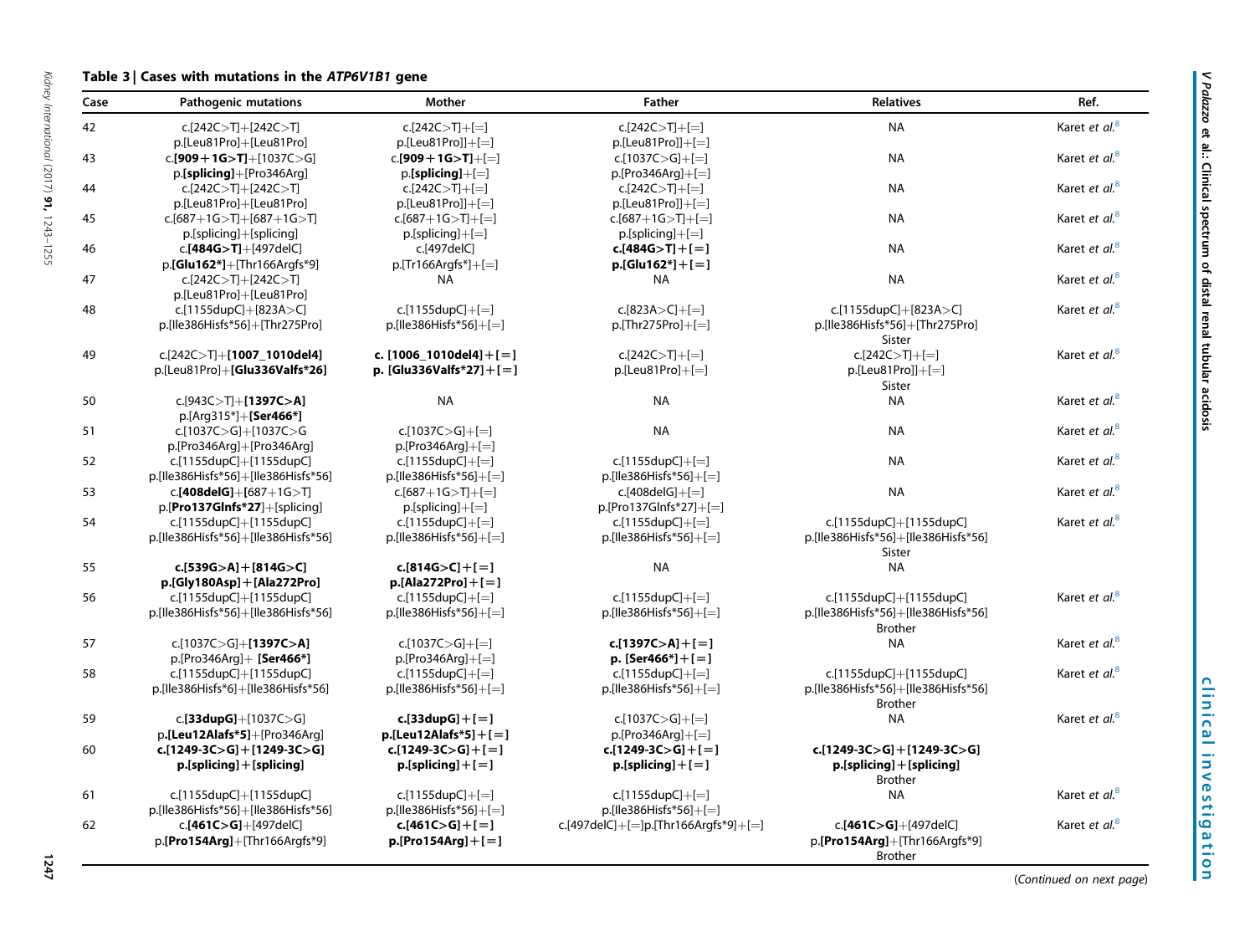| Case | Pathogenic mutations                                                                                                                                                   | Mother                        | Father                                                             | Relatives | Ref.                               |
|------|------------------------------------------------------------------------------------------------------------------------------------------------------------------------|-------------------------------|--------------------------------------------------------------------|-----------|------------------------------------|
|      |                                                                                                                                                                        |                               |                                                                    |           |                                    |
|      | $C[242C>7]+[687+16>A]$                                                                                                                                                 | $c[242C>7]+[=]$               | $-1 = 7 - 5 = 7$                                                   | ≶         | Karet et al. <sup>8</sup>          |
|      | p.[Leu81Pro]+[ <b>splicing</b> ]                                                                                                                                       | $0.$ [Leu81Pro]] $+$ [ $=$ ]  | $p.[splicing]+[=]$                                                 |           |                                    |
|      | U\9-15-1175-10<>U+U\9-15                                                                                                                                               | $[-]+[75-16>0]+[=]$           | $c.[175-1G>CI+E=$                                                  | ≸         | Vargas-Poussou et al. <sup>9</sup> |
|      | p.[splicing]+[splicing]                                                                                                                                                | $\frac{1}{1+1}$<br>p.[splicir | $p.[splicing]+[=]$                                                 |           |                                    |
|      | c.[1155dupC]+[1155dupC]                                                                                                                                                | $c.[1155dupC]+[=]$            | $c.[1155dupC]+[=]$                                                 | ≸         | Karet et al. <sup>8</sup>          |
|      | p.[lle386Hisfs*56]+[lle386Hisfs*56]                                                                                                                                    | $[-]$ +[6386Hisfs*56].        | $p.[le386Hisfs*56]+[=]$                                            |           |                                    |
|      | 「9 <j_sol]+[9<j_eol]?< td=""><td><math>c.[1037C&gt;G]+[=]</math></td><td><math>-1+5&lt;0.7</math></td><td>≸</td><td>Karet et al.<sup>8</sup></td></j_sol]+[9<j_eol]?<> | $c.[1037C>G]+[=]$             | $-1+5<0.7$                                                         | ≸         | Karet et al. <sup>8</sup>          |
|      | p.[Pro346Arg]+[Pro346Arg]                                                                                                                                              | $p_{ro346Arg1}$ = 1           | $p.[Pro346Arg]+[=]$                                                |           |                                    |
|      | VA, not available; WT, wild type; [=], represents the wild-type allele, consistent with HGVS nomenclature.                                                             |                               |                                                                    |           |                                    |
|      | Variants not reported in literature are highlighted in bold. For these variants,                                                                                       |                               | prediction of pathogenicity is reported in Supplementary Table S3. |           |                                    |

31, 36) presented novel heterozygous mutations with another already described causative variant. $9-12,30$  $9-12,30$  Cases 24 and 28 showed new pathogenic variants in compound heterozygosity. Case 36 presented a missense mutation in the exon 8 and a novel intragenic deletion (including intron 13 and exon 14) in the other allele. This is a unique case with a genomic rearrangement detected by custom array-comparative genomic hybridization (a-CGH). Case 37 showed a novel homozygous mutation in exon 21 along with a heterozygous variant in exon 8, already characterized in recessive forms of dRTA.<sup>[12](#page-12-0)</sup> In addition, in 2 patients we found 2 different homozygous mutations in the 15 and 17 (case 38) and 14 (case 39) exons.

In the ATP6V1B1 gene, we found 6 missense, 3 nonsense, 5 splicing, and 5 frameshift mutations, either in homozygosity (14 cases) or compound heterozygosity (11 cases) ([Table 3\)](#page-4-0). We identified 12 novel variants: case 60 presented a novel homozygous splicing mutation, with the elimination of the acceptor site splice in exon 13, whereas case 55 showed 2 novel missense mutations in compound heterozygosity. In 21 cases, it was possible to assess the pattern of inheritance by the analysis of both parents.

Moreover, 7 additional patients (7.9%) were found to have genetic variants that did not satisfy criteria for a conclusive molecular diagnosis and were therefore classified as variants of unknown clinical significance ([Table 4](#page-7-0), [Figure 1a](#page-6-0)).<sup>[31](#page-12-0)</sup> In particular, 5 patients presented heterozygous variants in the ATP6V0A4 gene [\(Table 4](#page-7-0), cases 40 and 41) or the ATP6V1B1 gene ([Table 4](#page-7-0), cases 67–69), whereas 2 cases presented 2 different variants in a "digenic" pattern of inheritance, involving the ATP6V0A4/ATP6V1B1 genes in 1 case (case 70) and the ATP6V1B1/SLC4A1 genes in another case (case 71). In the latter case, both variants have not yet been reported in the literature. Interestingly, all of these patients presented with the classic clinical features of dRTA.

In addition, in the completely negative patients (18 patients) as well as in all of the ATP6V0A4 and ATP6V1B1 heterozygous cases (5 patients), the a-CGH allowed us to exclude any imbalance rearrangements inside the genes or in their flanking regions.

#### Clinical features and genotype-phenotype correlation

In the majority of patients included in this study, the clinical suspicion of dRTA arose because of failure to thrive (FTT) and vomiting, and the clinical diagnosis was confirmed with laboratory tests showing hypercloremic metabolic acidosis with a simultaneous positive urinary anion gap and the inability to maximally acidify the urine (Supplementary Table S2).<sup>[32](#page-12-0)</sup> Biochemical data resulting from provocative tests were not available in our cohort. Although no significant difference was evident by analyzing the mean values of venous blood pH and urinary pH ([Figure 2a](#page-7-0),b) in patients with and without pathogenic mutations, levels of serum  $HCO_3^-$  and potassium were slightly different [\(Figure 2c](#page-7-0),d, Student t test,  $P < 0.05$ ), suggesting a more severe grade of metabolic acidosis in patients with mutations that is not fully reflected only by the mean of pH.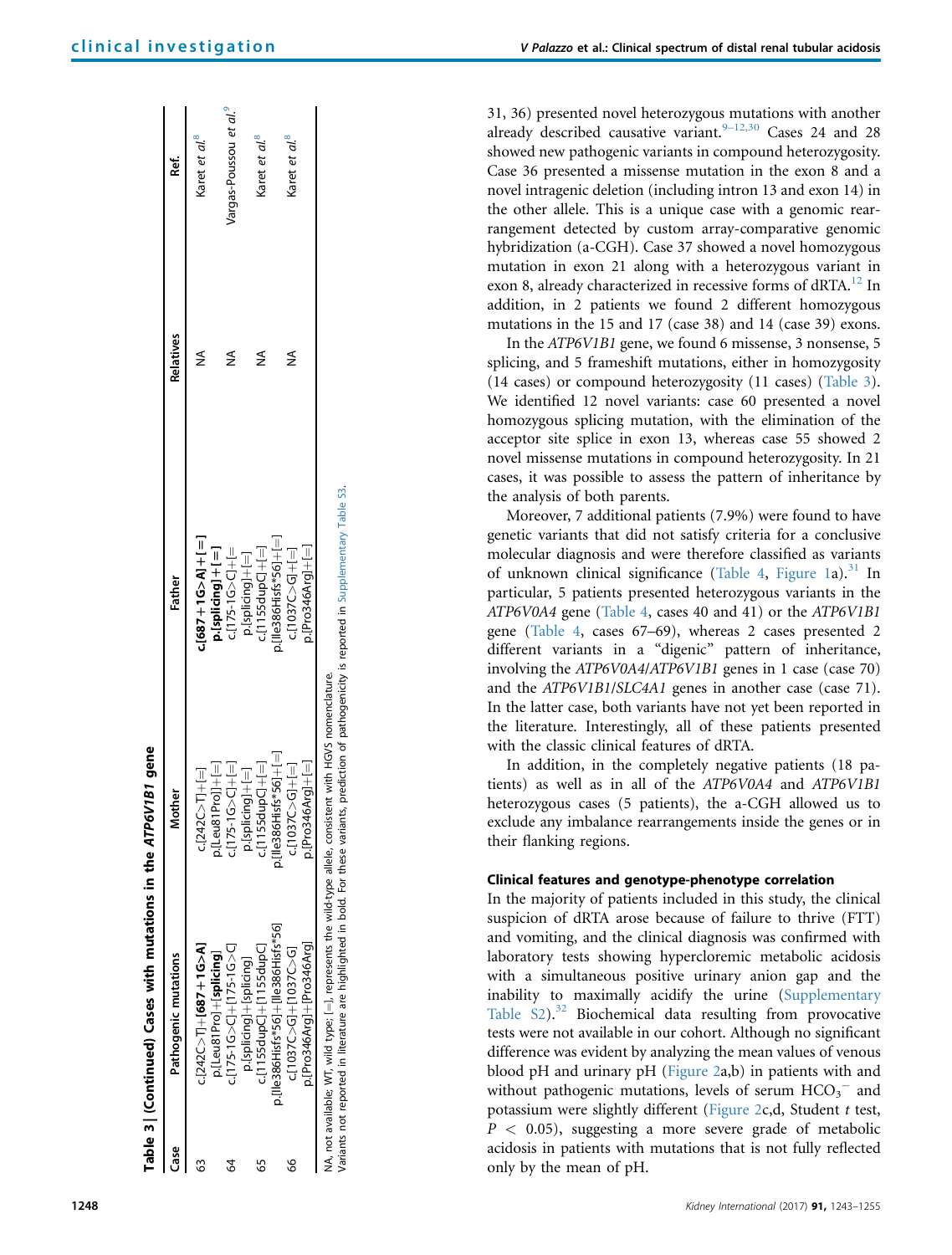<span id="page-6-0"></span>

testing performed in 89 patients with a clinical diagnosis of dRTA. The frequency of mutations in SLC4A1, ATP6V1B1, and ATP6V0A4 genes responsible for dRTA is reported. The frequency of negative cases and of variants of unknown clinical significance is also reported. (b) Age at clinical diagnosis. In each box, the bottom and top of the box are always the first and third quartiles, and the band inside the box is always the second quartile (the median). Squares inside each box represent the mean value for each group. The whiskers indicate variability outside the upper and lower quartiles, with the end of the whiskers representing 5th and 95th percentiles. (c) Frequency of sensorineural hearing loss (SNHL). (d) Age at onset of SNHL. In each box, the bottom and top of the box are always the first and third quartiles, and the band inside the box is always the second quartile (the median). Squares inside each box represent the mean value for each group. The whiskers indicate variability outside the upper and lower quartiles, with the end of the whiskers representing 5th and 95th percentiles. (e) Frequency of nephrocalcinosis. (f) Frequency of failure to thrive (FTT). (g) Frequency of hypokalemia. All the frequencies are reported as the percentage of patients presenting with a specific clinical feature among the total number of patients included in the study with available information. Throughout the figure, blue represents patients with pathogenic mutations in the SLC4A1 gene (either autosomal dominant or autosomal recessive), red represents patients with pathogenic mutations in the ATP6V1B1 gene (AR), green represents patients with pathogenic mutations in the ATP6V0A4 gene (AR), orange represents patients without pathogenic mutations in the 3 genes analyzed, lilac represents patient carrying mutations that did not satisfy criteria for a molecular diagnosis (heterozygous variants in ATP6V1B1 or ATP6V0A4 genes or digenic inheritance; unknown), and yellow represents patients with pathogenic mutations in 1 of the 3 analyzed genes (mutated  $= SLC4A1 + ATP6V1B1 + ATP6V0A4$ ). \*P < 0.05; \*\*P < 0.001.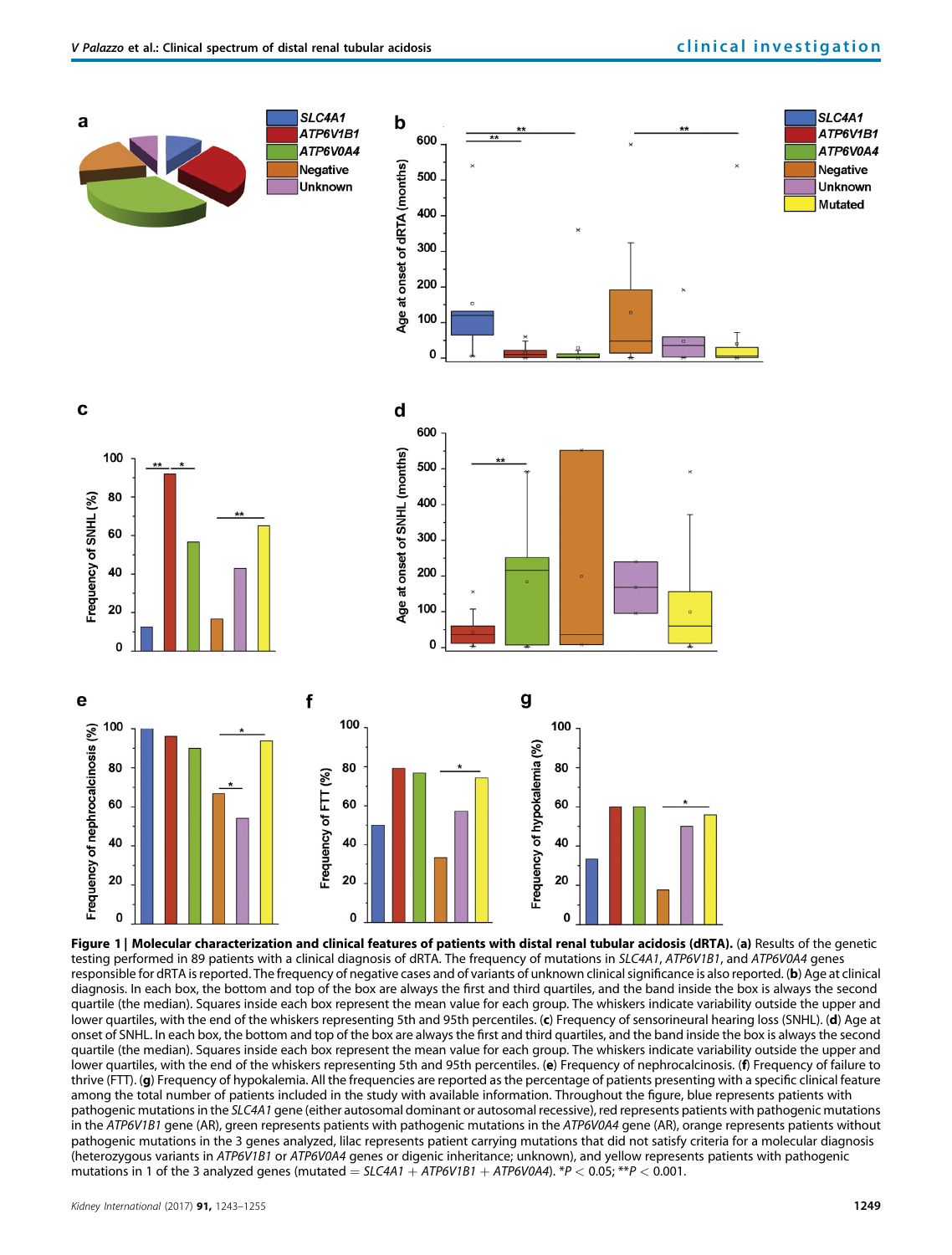| Patient  | <b>Pathogenic mutations</b>        | Mother              | Father              | <b>Relatives</b>    | Ref.                               |
|----------|------------------------------------|---------------------|---------------------|---------------------|------------------------------------|
| ATP6V0A4 |                                    |                     |                     |                     |                                    |
| 40       | $c.[816+2T>Cl+I=]$                 | <b>NA</b>           | $c.[816+2T>Cl+[=]$  | <b>NA</b>           | Smith et $al^{11}$                 |
|          | $p.[spliting]+[=]$                 |                     | $p.[spliting]+[=]$  |                     |                                    |
| 41       | c.[2035G>T]+[=] p.[Asp679Tyr]+[=]  | <b>NA</b>           | <b>NA</b>           | <b>NA</b>           | Vargas-Poussou et al. <sup>9</sup> |
| ATP6V1B1 |                                    |                     |                     |                     |                                    |
| 67       | c.[1181G>A] +[=] p.[Arg394Gln]+[=] | WT                  | WT                  | <b>WT</b>           | Vargas-Poussou et al. <sup>9</sup> |
| 68       | c.[1181G>A] +[=] p.[Arg394Gln]+[=] | WT                  | <b>NA</b>           | <b>NA</b>           | Vargas-Poussou et al. <sup>9</sup> |
| 69       | c.[1037C $>$ G]+[=]                | WT                  | $[1037C > G]+[=]$   | <b>NA</b>           | Karet et al. <sup>8</sup>          |
|          | $p.[Pro346Arg]+[=]$                |                     | $p.[Pro346Arg]+[=]$ |                     |                                    |
| Digenic  |                                    |                     |                     |                     |                                    |
| 70       | $c.[687+1G>TI+[=]$                 | WT                  | $c.[687+1G>TI+[=]$  | <b>NA</b>           | Karet et al. <sup>8</sup>          |
|          | $p.[spliting]+[=]$                 |                     | $p.[spliting]+[=]$  |                     |                                    |
|          | ATP6V1B1                           |                     | ATP6V1B1            |                     |                                    |
|          | $c.[2035G>T]+[=]$                  | WT                  | $c.[2035G>T]+[=]$   | <b>NA</b>           | Vargas-Poussou et al. <sup>9</sup> |
|          | p.[Asp679Tyr]                      |                     | p.[Asp679Tyr]       |                     |                                    |
|          | ATP6V0A4                           |                     | ATP6V0A4            |                     |                                    |
| 71       | c.[687G>A]+[=]                     | c.[687G>A]+[=]      | WT                  | c.[687G>A]+[=]      |                                    |
|          | $p.[Gly228Gly]+[=]$                | $p.[Gly228Gly]+[=]$ |                     | $p.[Gly228Gly]+[=]$ |                                    |
|          | <b>ATP6V1B1</b>                    | ATP6V1B1            |                     | <b>ATP6V1B1</b>     |                                    |
|          |                                    |                     |                     | <b>Brother</b>      |                                    |
|          | c.[2122C>+[=]                      | $c.[2122C>A]+[=]$   | WT                  | $[2122C> A]+ [ = ]$ |                                    |
|          | $p.[Leu708Met]+[=]$                | $p.[Leu708Met]+[=]$ |                     | $p.[Leu708Met]+[=]$ |                                    |
|          | SLC4A1                             | SLC4A1              |                     | SLC4A1              |                                    |
|          |                                    |                     |                     | <b>Brother</b>      |                                    |

<span id="page-7-0"></span>

| Table 4   Cases with genetic variants that did not satisfy criteria for a molecular diagnosis |  |
|-----------------------------------------------------------------------------------------------|--|
|-----------------------------------------------------------------------------------------------|--|

NA, not available; WT, wild type; [=], wild-type allele, consistent with Human Genome Variation Society nomenclature.

Variants not reported in literature are highlighted in bold. For these variants, prediction of pathogenicity is reported in Supplementary Table S3.

The male/female ratio of the subjects included in the study was 43/46 (48.3% male) [\(Table 5](#page-8-0)). The great majority of patients were from unrelated families of Caucasian origin. Only 15 patients had a different ethnicity (7 Africans, 6 Asian, and 2 South Americans) (Supplementary Table S1).

Age at diagnosis. With regard to the age at clinical diagnosis of dRTA, we found a mean age of 65.2 months in the group of patients with causative mutations [\(Table 5,](#page-8-0) [Figure 1b](#page-6-0)). Consistent with previous reports, $6$  the mean age at diagnosis was significantly older in patients with mutations in the SLC4A1 gene (153.2 months; range, 6–540 months) compared with that of patients with mutations in the ATP6V1B1 gene (13.9 months; range, 1–60 months; Mann-Whitney U test = 211.5,  $P < 0.001$ ) or in the ATP6V0A4 gene (28.6 months; range, 1–360 months; Mann-Whitney U test = 243,  $P < 0.001$ ).

Patients without mutations (Supplementary Table S1, cases 72–89) had a mean age at clinical diagnosis of 131.1 months (range, 1–600 months) ([Table 5](#page-8-0), [Figure 1b](#page-6-0)). The age at diagnosis was significantly different in the group of patients with mutations compared with those without mutations (Mann-Whitney U test = 181.5,  $P < 0.05$ ) [\(Figure 1b](#page-6-0)). On the contrary, no significant difference was found by comparing the group with mutations and the group of patients carrying variants of unknown clinical significance (Mann-Whitney U test  $= 166$ , not significant) ([Figure 1](#page-6-0)b).

SNHL. Surprisingly, 1 case of SNHL was reported among patients with pathogenic variants in the SLC4A1



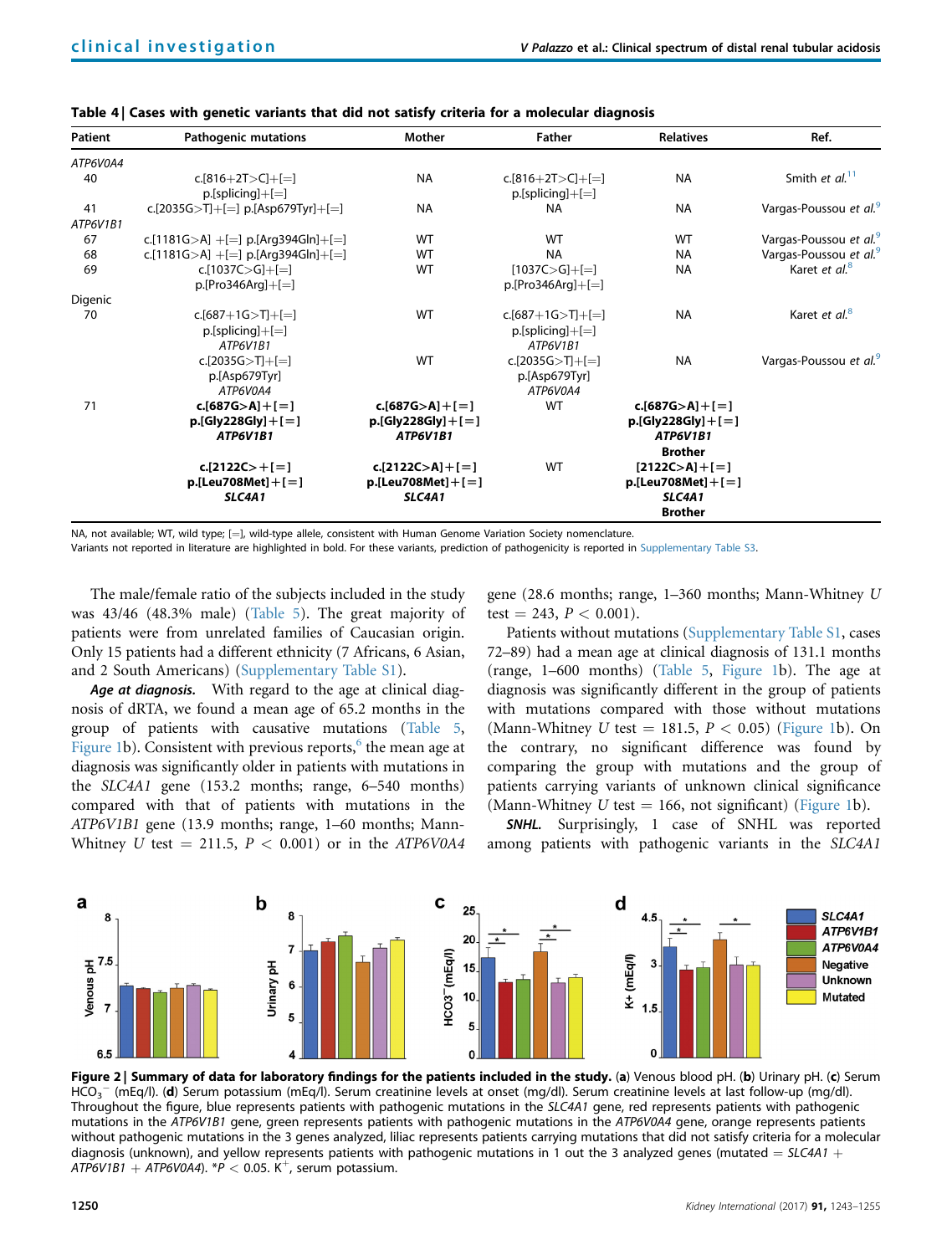|                           | SLC4A1       | ATP6V1B1     | ATP6V0A4     | Variants of unknown clinical significance | <b>Negative</b> | <b>Mutated</b> |
|---------------------------|--------------|--------------|--------------|-------------------------------------------|-----------------|----------------|
| M/F, no. (%)              | 4/9(44.4)    | 13/25(52)    | 14/30 (46.6) | 5/7(71.4)                                 | 7/18(38.9)      | 31/64 (48.4)   |
| Age at onset of dRTA, mo  | 153.2        | 13.9         | 28.6         | 47.6                                      | 131.1           | 65.2           |
| SNHL, no. (%)             | 1/8(12.5)    | 23/25 (92)   | 17/30 (56.7) | 3/7(42.9)                                 | 3/18(16.7)      | 41/63(65)      |
| Age at onset of SNHL, mo  | 240          | 41.8         | 183.5        | 168                                       | 198.7           | 155.1          |
| Nephrocalcinosis, no. (%) | 8/8 (100)    | 24/25 (96)   | 27/30 (90)   | 4/7(57.1)                                 | 12/18 (66.6)    | 59/63 (93.6)   |
| FTT, no. (%)              | 4/8(50)      | 19/24 (79.1) | 23/30 (76.6) | $5/6$ (83.3)                              | 2/21(9.5)       | 46/62(74.2)    |
| Hypokalemia, no. (%)      | $3/9$ (33.3) | 15/25(60)    | 15/25(60)    | 3/6(50)                                   | 3/17(17.6)      | 33/59 (55.9)   |
| CKD                       |              | 16/51(31.3)  |              | 2/7(28.6)                                 | 5/14(35.7)      | 16/51 (31.3)   |
|                           |              |              |              |                                           |                 |                |

<span id="page-8-0"></span>Table 5 | Clinical features of patients included in the study

CKD, chronic kidney disease (defined as estimated glomerular filtration rate <90 ml/min per 1.73 m<sup>2</sup>), dRTA, distal renal tubular acidosis; FTT, failure to thrive; M/F, male/ female; SNHL, sensorineural hearing loss.

gene (Table 5, [Figure 1](#page-6-0)c). In addition, 92% were reported to have hearing impairment in the group of patients carrying causative mutations in the ATP6V1B1 gene (Table 5, [Figure 1](#page-6-0)c). Moreover, 17 of 30 patients with pathogenic variants in the ATP6V0A4 gene had SNHL, determining a prevalence of such a phenotypic feature as high as 56.7%. This frequency, although significantly lower than that found in patients with causative mutations in the ATP6V1B1 gene  $(\chi^2 = 6.89, P < 0.05)$ , was slightly higher than that reported in patients with mutations in the ATP6V0A4 gene described so far.<sup>11,13,14</sup> In patients with mutations in the ATP6V1B1 gene, SNHL has an earlier clinical onset compared with patients carrying mutations in the ATP6V0A4 gene (Mann-Whitney U test = 93,  $P < 0.05$ ) (Table 5, [Figure 1](#page-6-0)d). Interestingly enough, however, patients with mutations in the ATP6V0A4 gene presented a wider range of clinical onset of SNHL (range, 2–552 months) [\(Figure 1](#page-6-0)e), encompassing infancy and early childhood, thus suggesting that an early onset of this clinical feature is not exclusive of ATP6V1B1 gene variants.

In addition, SNHL was found in 3 of 18 patients (16.7%) negative at the genetic testing for the 3 genes (Table 5, [Figure 1c](#page-6-0)); in this group, the age at onset was particularly variable (Table 5, [Figure 1d](#page-6-0)). On the other hand, in patients carrying variants of unknown clinical significance, 42.9% had SNHL, a frequency not significantly different from that found in patients with mutations ( $\chi^2 = 0.55$ , not significant).

Nephrocalcinosis. On the basis of ultrasound renal scanning, nephrocalcinosis was found in 59 of 63 patients with mutations (93.6%) (Table 5, [Figure 1e](#page-6-0)). No significant difference was found in the frequency of nephrocalcinosis in the 3 groups of patients with mutations (SLC4A1: 100%; ATP6V0A4: 90%; ATP6V1B1: 96%, all not significant). On the other hand, only 66.6% of patients with negative results on our genetic screening and 57.1% of patients with variants of unknown clinical significance presented this finding ( $\chi^2$  = 7.09,  $P < 0.05$  and  $\chi^2 = 5.71$ ,  $P < 0.05$  compared with patients with mutations, respectively).

FTT. FTT was reported as a common clinical sign at the onset of suspected dRTA (Supplementary Table S1). It was found in 4 of 8 patients with mutations in the SLC4A1 gene (50.0%), in 19 of 24 with mutations in the ATP6V1B1 gene (79.1%) and in 23 of 30 with mutations in the ATP6V0A4 gene (76.7%) (Table 5, [Figure 1f](#page-6-0)). It was also present at a high frequency in patients with variants of unknown clinical significance (5/6 patients, 83.3%) (Table 5, [Figure 1](#page-6-0)f).

Hypokalemia. Low potassium levels were found in 33 of 59 patients (55.9%) who satisfied criteria for a molecular diagnosis (Table 5, [Figure 1](#page-6-0)g). In particular, hypokalemia was present in 3 of 9 patients (33.3%) with mutations in SLC4A1, 15 of 25 patients with mutations in ATP6V1B1 (60.0%), and 15 of 25 patients with mutations in ATP6V0A4 (60.0%). On the other hand, only 3 of 17 patients (17.6%) without mutations had low potassium levels. Interestingly enough, patients with mutations in genes encoding the A4 or B1 subunit of the  $H+ATP$ ase pump had a more severe hypokalemia compared with those with mutations in the SLC4A1 gene, as previously reported ([Figure 2d](#page-7-0)).<sup>[33](#page-12-0)</sup> In any case, no clinical phenotype attributable to hypokalemia was reported in the clinical records. In addition, hypokalemia was milder in negative patients compared with those carrying pathogenic mutations.

Chronic kidney disease. Chronic kidney disease (CKD), defined as estimated glomerular filtration rate <90 ml/min per 1.73 m<sup>2</sup>, was present in 31.3% of patients with pathogenic mutations (Table 5, Supplementary Tables S1 and S2). This frequency, although not significantly different compared with that found in patients with negative results on the genetic screening ( $\chi^2 = 0$ ,  $P < 0.05$ ) or in patients with mutations of unknown clinical significance ( $\chi^2 = 0.49, P < 0.05$ ) is higher than that reported so far. $34,35$  Furthermore, CKD was evident in patients with long-term follow-up (at least 15 years) and always after puberty (Supplementary Figure S1). Indeed, by plotting the estimated glomerular filtration rate over time in a subset of patients with progressive worsening of renal function and pathogenic mutations in whom at least 3 measurements of serum creatinine were available, it was evident that the decline in kidney function started after pubertal growth spurt (Supplementary Figure S1).

#### **DISCUSSION**

The diagnosis of dRTA should be suspected whenever hyperchloremic metabolic acidosis is present without any obvious cause in the setting of relatively normal renal function.

In this study, we describe the largest dRTA cohort that has been genetically studied to date, finding a close correlation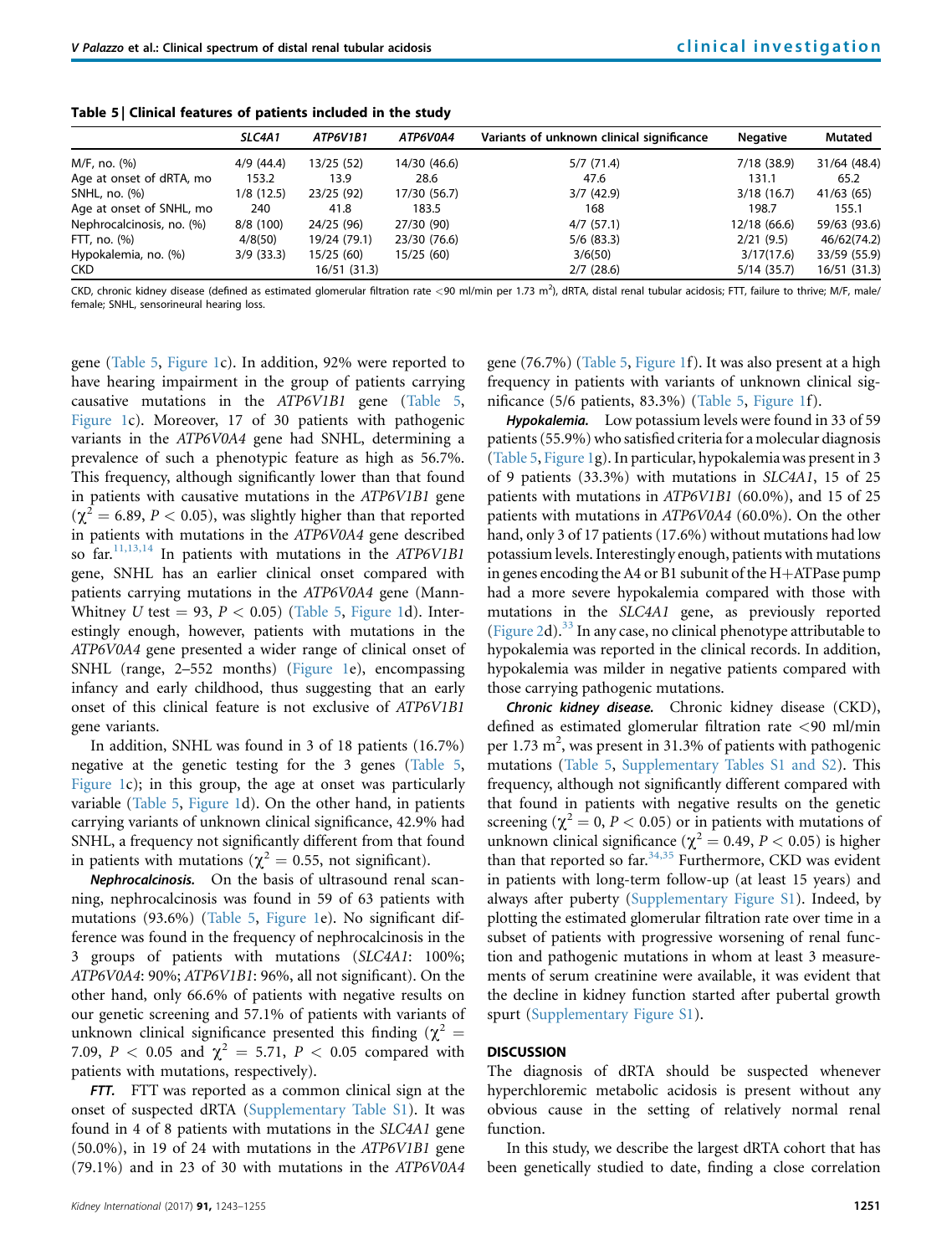between the clinical phenotype and the results of genetic testing. This approach allowed us to make some unexpected observations with important implications for the clinical management of patients affected by this disease: (i) most cases of dRTA are "sporadic" (>70%), although genetically transmitted, deriving from homozygous or compound heterozygous mutations, with a single family member affected; (ii) mutations in the ATP6V0A4 gene are quite as frequent as mutations in the ATP6V1B1 gene in patients with AR dRTA; (iii) in contrast to previous observations, the association of dRTA with early SNHL is not an absolute indicator of the underlying causal gene; (iv) CKD is more frequent than reported thus far and can occur in patients with a long history of the disease.

Most studies published to date described affected individuals grouped within families. Indeed, this disease is usually considered to be more prevalent in populations with a high rate of consanguinity, and generally the affected subjects present homozygous mutations. In this study, we showed that the large majority of cases occur in unrelated families, suggesting that a genetic form of dRTA should be suspected even in the absence of a familial history of the disease or consanguinity. Consistently, the cases reported in this study showed causative mutations transmitted in compound heterozygosity.

Although data on the real prevalence of the disease are still lacking, dRTA is considered to be extremely rare and can be transmitted with in an AD/AR manner, with or without deafness. $^{21}$  The dominant form of the disease typically presents in adolescence or adulthood with a mild clinical phenotype and is associated with mutations in the basolateral  $Cl^-/HCO_3^-$  exchanger encoded by the SLC4A1 gene. Among the patients with mutations in the  $SLCAA1$  gene ([Table 1](#page-1-0)), we detected a total of 6 variants. In some of these cases, we were able to highlight the presence of pathogenic variants of this gene also in childhood, although a more advanced age at onset of the clinical symptoms is usually reported. However, recessive variants occur in infancy or early childhood, as observed in our homozygous cases. The recessive mutations in the SLC4A1 gene are associated with dRTA together with  $spherocytosis<sup>7</sup>$  $spherocytosis<sup>7</sup>$  $spherocytosis<sup>7</sup>$  or, more frequently, with spherocytosis without renal involvement.<sup>[29](#page-12-0)</sup> Consistent with already published data, the clinical and biochemical phenotype of patients with mutations in the SLC4A1 gene is usually milder compared with that of patients with mutations in other causative genes. In particular, SNHL is not usually present, according to the lack of expression of the SLC4A1 gene in the inner ear. Nonetheless, case 8 surprisingly had SNHL diagnosed at 12 years of age. This is the first report of these features in patients with mutations of this gene. It remains unclear whether biallelic mutations could cause deafness or because hearing loss is very common in the population, this trait can be attributed to pathogenic variants in other genes causative of SNHL.

The AR forms of dRTA have been associated with muta-tions in the ATP6V1B1 gene or the ATP6V0A4 gene.<sup>8-[18,20](#page-12-0)</sup>

In our cohort, mutations in the ATP6V0A4 gene were quite as frequent as mutations in the ATP6V1B1 gene. This is in contrast with what was previously reported because the frequency of mutations in the ATP6V0A4 gene was about 2 times higher than that of mutations in the ATP6V1B1 gene.8,11–[16,19,30](#page-12-0)

In addition, it has been typically believed that loss of function mutations in the ATP6V1B1 gene caused dRTA with SNHL, whereas mutations in the ATP6V0A4 gene were responsible for cases without SNHL or with hearing loss occurring later.<sup>[11](#page-12-0)–18</sup>

However, in our previous work, we considered the question of whether mutations in the ATP6V0A4 gene could be responsible for early deafness, demonstrating that an enlarged vestibular aqueduct is associated with the precocity and severity of SNHL. $^{19}$  $^{19}$  $^{19}$  Here we show that the association with SNHL is not an absolute indicator of the causal underlying gene, corroborating previous reported data and demonstrating the advantage of the next-generation sequencing approach instead of the selected Sanger phenotype-genotype sequencing approach, as described in previous reports. $31,36$ Our data suggest that even though SNHL is more frequent and has an earlier clinical onset in patients with mutations of ATP6V1B1 gene, it does not represent a fully reliable clinical parameter for the identification of the gene involved. Indeed, the presence of early SNHL could at most allow us to distinguish patients with mutations in ATP6V1B1 or ATP6V0A4 from those with mutations in SLC4A1. Conversely, in infants with dRTA and SNHL, both ATP6V1B1 and ATP6V0A4 should be sequenced.

We also detected a large number of newly reported pathogenic variants, most of which were in the ATP6V0A4 gene  $(N = 18)$  rather than the *ATP6V1B1* gene  $(N = 12)$ . The missense mutations were probably pathogenic on the basis of the prioritization algorithm for newly identified variants that we and others previously applied (Supplementary Table  $S3$ ).<sup>[31,35](#page-12-0)</sup> We evaluated the splice site variants using the program BDGP (Berkeley Drosophila Genome Project) for the in silico prediction. Unfortunately, the A4 and B1 subunits of the  $H+ATP$ ase pump are not expressed in the blood circulating cells, making the study of the pathogenicity of these variants through the RNA expression impossible. Moreover, in case 36, showing the classic dRTA phenotype, we were able to identify an intragenic deletion with skipping of exon 14, associated with an already described mutation in compound heterozygous manner.<sup>9</sup> This is the unique genomic rearrangement revealed by custom a-CGH carried out in all those cases that resulted negative or/and with a single heterozygous variant by sequencing analysis, in which it was necessary to find a pathogenetic variant in the second allele.

The clinical significance of some genetic findings remains to be clarified. Cases 70 and 71 ([Table 4](#page-7-0)) showed digenic heterozygous variants in ATP6V0A4/ATP6V1B1 genes (Case 70) or in ATP6V1B1/SLC4A1 genes (Case 71). These "double mutations" had both been inherited from the same parent who, however, did not display the classic clinical phenotype of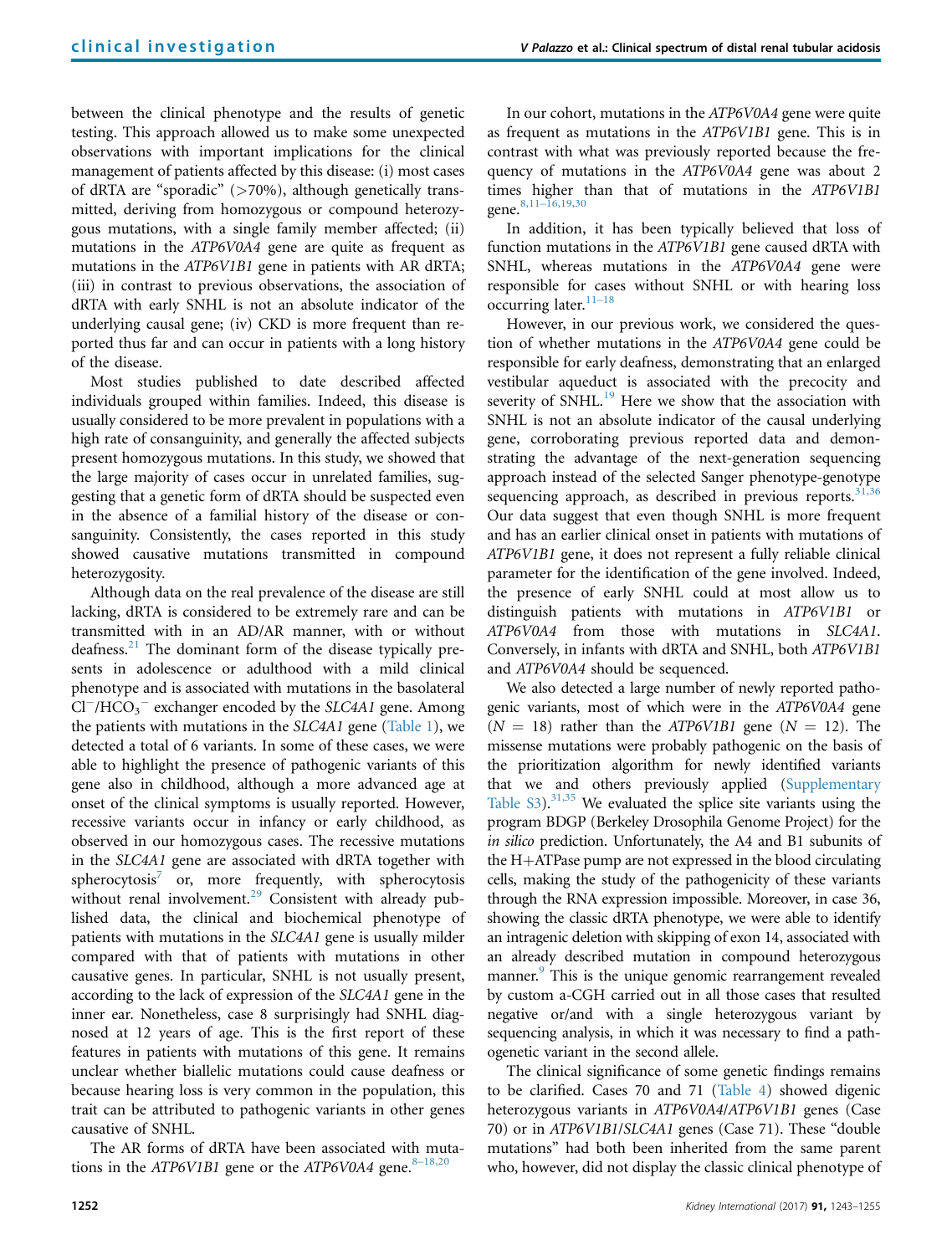dRTA. This inconsistency in the phenotype could be explained by an incomplete penetrance in the relatives or by the presence of protective or modifier genes.

Moreover, cases 40 and 41 and 67 through 69 [\(Table 4](#page-7-0)) showed only heterozygous mutations in ATP6V0A4 or ATP6V1B1 genes associated with a classic dRTA phenotype. Imai et al.<sup>[37](#page-12-0)</sup> recently described an adult patient with dRTA caused by a novel heterogeneous mutation of the A4 subunit of vacuolar  $H +$ -ATPase and a late clinical onset of the disease. Our cases presented early-onset dRTA, and the parents with mutations did not show any signs of disease. We can assume that it is possible that other genes expressed in the distal tubule or in other tubular segments and still unidentified are mutated.

Similarly, in patients who have a clinical phenotype consistent with dRTA and who were negative for the 3 known causative genes, it is possible that other genes potentially expressed in other tubule regions mimic the same clinical picture. In only 1 case, the clinical evaluation demonstrated the presence of Sjögren syndrome symptoms (case 89).

In 3 cases (cases 32, 41, and 68), medullary sponge kidney was diagnosed with i.v. urography (Supplementary Table S1). In particular, in case 32, we found a homozygous mutation in the ATP6V0A4 gene, whereas in cases 41 and 68, genetic analysis revealed the patients to be carriers for heterozygous mutations in the ATP6V0A4 and ATP6V1B1 genes, respectively. The association between primary classic dRTA and medullary sponge kidney has already been described.<sup>[10,38](#page-12-0)</sup> Interestingly, the  $H+ATP$ ase pump is expressed in the a-intercalated cells of the late distal tubules and cortical collecting ducts, the same anatomic regions involved in medullary sponge kidney.<sup>[10](#page-12-0)</sup> However, the exact pathogenic relationship between dRTA and medullary sponge kidney is still lacking and needs to be clarified.

In conclusion, by analyzing the available clinical, laboratory, and instrumental data of 89 patients suspected of having dRTA, we can conclude that SNHL, nephrocalcinosis, FTT, and age at diagnosis actually allow patients with pathogenic mutations in 1 of the 3 causative genes to be differentiated from patients who are negative, thus suggesting that the initial clinical diagnosis of dRTA in the latter group should be reconsidered. Indeed, negative patients showed a less severe degree of metabolic acidosis and hypokalemia that, although clinically negligible, could be suggestive of a different pathogenesis. On the other hand, patients carrying variants of unknown clinical significance were not statistically different from those with pathogenic mutations for the majority of the clinical parameters, indicating that the variants identified in the first group are probably not insignificant in determining the clinical phenotype of patients.

In addition, the only parameters that presented a statistically significant difference in the 3 groups of mutated patients were, not surprisingly, the age at onset and the presence of SNHL that allowed us to distinguish patients with mutations in the SLC4A1 gene from those with mutations in the ATP6V1B1 or ATP6V0A4 genes. Indeed, this difference has already been reported.<sup>6,8,9,11-[16,19,30](#page-12-0)</sup> However, although patients with mutations in the ATP6V1B1 gene had a higher prevalence and an earlier clinical onset of SNHL compared with patients carrying pathogenic variants of ATP6V0A4, SHNL should perhaps not be considered as an exclusive feature of the former group of patients. Our data suggest that these 2 genes must both be analyzed when dRTA is suspected, especially if SNHL is present and the patient is young.

Finally, we found a surprisingly high frequency of CKD in patients carrying pathogenic mutations. This is in contrast to what is reported in the literature. $34,35$  CKD occurs in patients with a long history of the disease and could be explained by the combination of nephrocalcinosis and persistent hypokalemia, leading to progressive tubulointerstitial damage, or by kidney damage following repeated episodes of dehydration and acute kidney injury. Interestingly enough, in our patients, CKD never occurred before adolescence and a pubertal growth spurt, probably because of compensatory hyperfiltration of functioning nephrons during childhood. This observation deserves particular attention because it suggests that, in the absence of previous clinical records, the diagnosis of dRTA could be missed in young adults presenting with moderately elevated serum creatinine levels and metabolic acidosis, as previously anecdotally reported.<sup>[39](#page-12-0)</sup> Moreover, it raises the question on the "benignity" of the disease. Obviously, these data need to be confirmed in larger cohorts of patients with dRTA.

Taken together, these results allow us to conclude that in the case of clinically suspected dRTA (non–anion gap metabolic acidosis with inappropriate high urinary pH), the presence of accompanying clinical and laboratory features such as SNHL, nephrocalcinosis, and FTT and a less severe degree of metabolic acidosis and hypokalemia suggests that genetic testing be performed. This testing should always include the analysis of all 3 genes, unless a clear AD pattern of inheritance is reported.

#### **METHODS**

#### **Patients**

All the patients with dRTA (non–anion gap metabolic acidosis and the inability to maximally acidify the urine) and referred to Meyer Children's Hospital of Florence from 2011 to 2015 in need of a molecular diagnosis of the disease were included in the study. A total of 89 patients were recruited.

Demographic, clinical, laboratory, and instrumental data were collected retrospectively and are reported in Supplementary Tables S1 and S2. We tested patients for secondary forms of dRTA whenever the genetic sequencing failed to provide a molecular diagnosis of the disease. The estimated glomerular filtration rate was calculated using the Schwartz equation or MDRD equation, owing to the age of patients. The estimated glomerular filtration rate was used to assess the presence of CKD.

Parents and/or relatives were either included before this study or asked to participate after the identification of potentially causative variants in the proband. The study protocol was approved by the local Ethics Committee of Meyer Children's University Hospital, and informed written consent was obtained from the parents or legal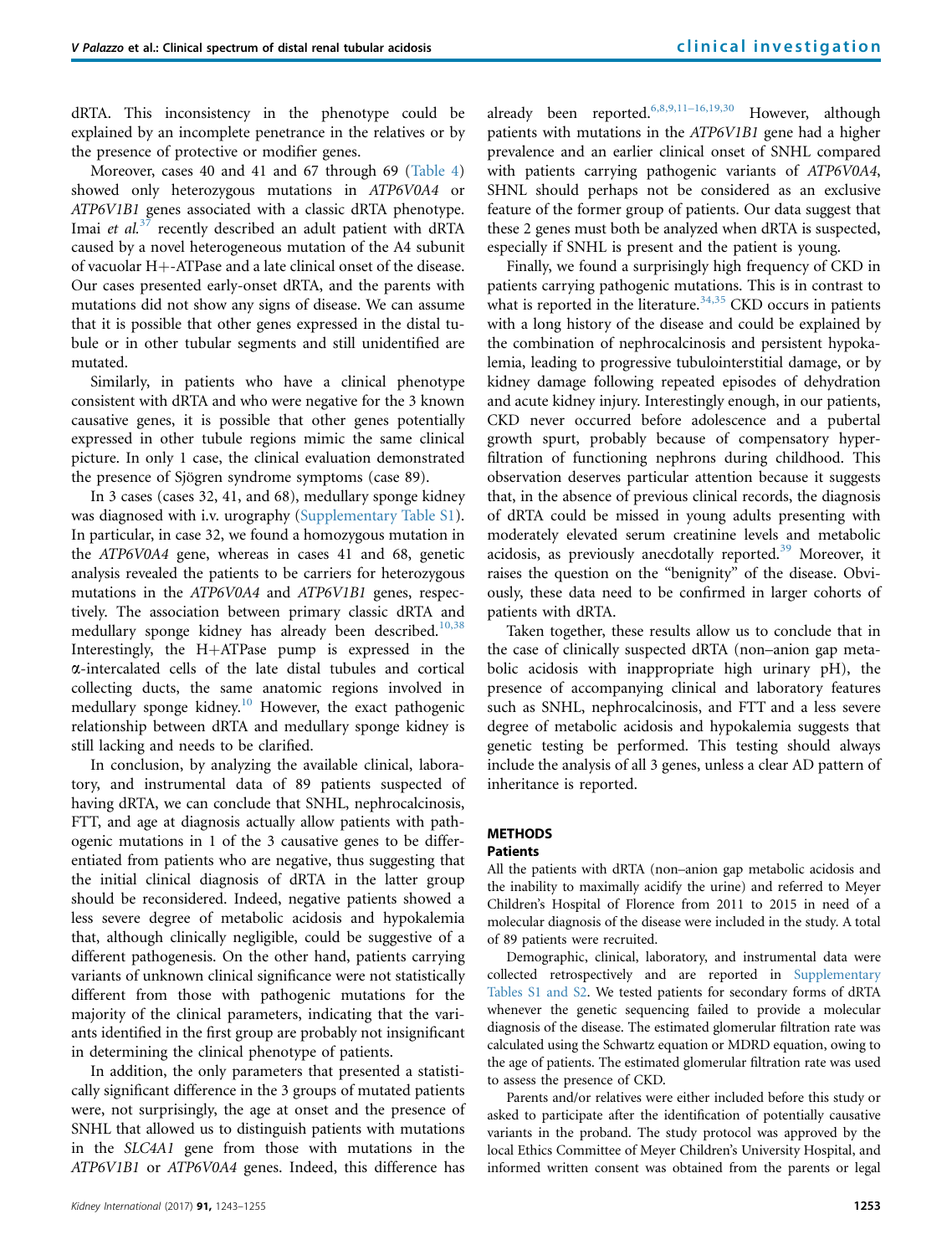<span id="page-11-0"></span>guardians of each study participant. The DNA samples were made anonymous by use of an alphanumeric code.

#### DNA extraction

Peripheral blood DNA was extracted using QIAamp Mini Kit (QIAGEN, Hilden, Germany) according to manufacturer's instructions and quantified by NanoDROP 2000 Spectrophotometer (Thermo Fisher Scientific, Waltham, MA).

#### Amplicon library preparation

To analyze sequence variations in SLC4A1 (NM\_000342), ATP6V0A4 (NM\_020632), and ATP6V1B1 (NM\_001692) genes, we used a strategy based on the locus-specific amplification of genomic DNA for each amplicon separately, followed by Roche 454 sequencing. Fusion primers were designed to generate tiled amplicons ranging in size from 300- to 400-bp segments ([http://454.com/downloads/](http://454.com/downloads/my454/documentation/gs-junior-plus/454SeqSys_Amplicon-Library-Prep-MM_Apr2014.pdf) [my454/documentation/gs-junior-plus/454SeqSys\\_Amplicon-Library-](http://454.com/downloads/my454/documentation/gs-junior-plus/454SeqSys_Amplicon-Library-Prep-MM_Apr2014.pdf)[Prep-MM\\_Apr2014.pdf](http://454.com/downloads/my454/documentation/gs-junior-plus/454SeqSys_Amplicon-Library-Prep-MM_Apr2014.pdf)). At the 5' end, fusion primers contained a MID sequence that is a nucleotide tag that identifies the different samples. The MID was selected from a list provided by Roche (Supplementary Tables 4A and S4B). Thermal cycling was performed using the following profile: 1 cycle at  $95^{\circ}$ C for 5 minutes followed by 30 cycles at  $95^{\circ}$ C for 30 seconds, at the specific annealing temperature for 30 seconds, at  $72^{\circ}$ C/30 seconds, followed by a final extension step at  $72^{\circ}$ C for 7 minutes.

#### GS Junior Sequencing

The amplicon polymerase chain reaction–derived fragments were annealed to carrier beads and clonally amplified by emulsion polymerase chain reaction. Emulsion polymerase chain reaction and sequencing were performed according to the manufacturer's (Roche) protocol ([http://www.roche.it/home/roche-in-italia/diagnostics/prodotti/](http://www.roche.it/home/roche-in-italia/diagnostics/prodotti/next-generation-seq.html) [next-generation-seq.html\)](http://www.roche.it/home/roche-in-italia/diagnostics/prodotti/next-generation-seq.html).

#### Data analysis

Data analysis was performed using Roche software. Image acquisition, processing, and signal processing were conducted during the run. A post-run analysis was performed using version 2.9 of GS Amplicon Variant Analyzer [\(http://www.roche.it/home/roche-in](http://www.roche.it/home/roche-in-italia/diagnostics/prodotti/next-generation-seq.html)[italia/diagnostics/prodotti/next-generation-seq.html\)](http://www.roche.it/home/roche-in-italia/diagnostics/prodotti/next-generation-seq.html). The Amplicon Variant Analyzer application computes the alignment of reads from Amplicon libraries obtained on the GS Junior and identifies differences between the reads and a reference sequence. In this study, amplicon nucleotide sequence reads were aligned to the hg19 assembly genomic sequence of SLC4A1, ATP6V0A4, and ATP6V1B1 genes. The Amplicon Variant Analyzer software identifies all nucleotide variants and provides read counts and frequencies (data available on request).

#### Variants prioritization

In order to identify genetic variants with a possible pathogenic significance, the algorithm for variant prioritization previously described was used.<sup>31</sup> Variants already described were considered as pathogenic, in accordance with the pattern of inheritance. In silico analysis was performed using Polyphen-2 [\(http://genetics.bwh.](http://genetics.bwh.harvard.edu/pph2/) [harvard.edu/pph2/](http://genetics.bwh.harvard.edu/pph2/)), SIFT [\(http://sift.jcvi.org/](http://sift.jcvi.org/)), Mutation Taster ([http://](http://www.mutationtaster.org/) [www.mutationtaster.org/\)](http://www.mutationtaster.org/), or BDGP splice site prediction [\(http://www.](http://www.fruitfly.org/seq_tools/splice.html) fruitfl[y.org/seq\\_tools/splice.html\)](http://www.fruitfly.org/seq_tools/splice.html) prediction tools (Supplementary Table S2).

#### Sanger sequencing

Potentially pathogenic variants detected by GS junior analyzer were confirmed by Sanger sequencing. Parents and relatives, whenever available, were also analyzed to determine the pattern of inheritance.

#### a-CGH

a-CGH was performed using a custom Agilent Human Genome CGH Microarray (Agilent Technologies, Santa Clara, CA). We used the same protocol as previously described.<sup>[31](#page-12-0)</sup> This platform is a resolution of 10 kbp in the regions of interest. Text output from the quantitative analyses were imported into Genomic Workbench Standard Edition 5.0 software (Agilent Technologies).

#### Statistical analysis

Statistical analysis was performed using SPSS software (SPSS, Inc., Evanston, IL). Frequencies between groups were compared by a  $\chi^2$ test, applying Yates' correction when appropriate. Between-group comparisons were made by using the Student  $t$  test for unpaired data or Mann–Whitney U test owing to normal or nonparametric distribution. A  $P$  value <0.05 was considered statistically significant.

#### DISCI OSURE

All the authors declared no competing interests.

#### ACKNOWLEDGMENTS

This article is supported by funding from the Tuscan Region to the Meyer Children's Hospital "Programma attuativo regionale Fas-FSC (SMART)" and from the Tuscan Association for the Study of Childhood Renal Diseases (AMaRTI.). The results presented in this review have not been published previously in whole or part.

#### SUPPLEMENTARY MATERIAL

Figure S1. Plot of the estimated glomerular filtration rate over time in a subset of patients with pathogenic mutations.

Table S1. Clinical features of patients with distal renal tubular acidosis.

Table S2. Biochemical findings at baseline and serum creatinine levels at last follow-up in patients with distal renal tubular acidosis. Table S3. In silico analysis of pathogenicity for missense variants not already described.

Table S4A. Design of fusion primer used for amplification of SLC4A1, ATP6V0A4, and ATP6V1B1 genes with the GS Junior 454 system. Primer pairs were designed using MIDs. Complete sequences of forward and reverse primers for each genes are shown for MID13 (in red and lilac).

Table S4B. Fusion primer design for screening with the GS Junior 454 system. The primers consist of 3 parts: the GS Junior 454 adaptor, containing the sequencing primers A and B, and the sequencing key "TCAG" (in blue), followed by a multiplex identifier (MID) tag that varies between samples. Primer pairs were designed using MIDs 1 through 14 and generating an amplicon of 400 b.

Supplementary material is linked to the online version of the paper at [www.kidney-international.org.](http://www.kidney-international.org)

#### **REFERENCES**

- 1. [Rodríguez Soriano J. Renal tubular acidosis: the clinical entity.](http://refhub.elsevier.com/S0085-2538(17)30001-7/sref1) J Am Soc Nephrol[. 2002;13:2160](http://refhub.elsevier.com/S0085-2538(17)30001-7/sref1)–2170.
- 2. [Fry AC, Karet FE. Inherited renal acidosis.](http://refhub.elsevier.com/S0085-2538(17)30001-7/sref2) Physiology (Bethesda). 2007;22: [202](http://refhub.elsevier.com/S0085-2538(17)30001-7/sref2)–211.
- 3. [Pereira PC, Miranda DM, Oliveira EA, et al. Molecular pathophysiology of](http://refhub.elsevier.com/S0085-2538(17)30001-7/sref3) [renal tubular acidosis.](http://refhub.elsevier.com/S0085-2538(17)30001-7/sref3) Curr Genomics. 2009;10:51–59.